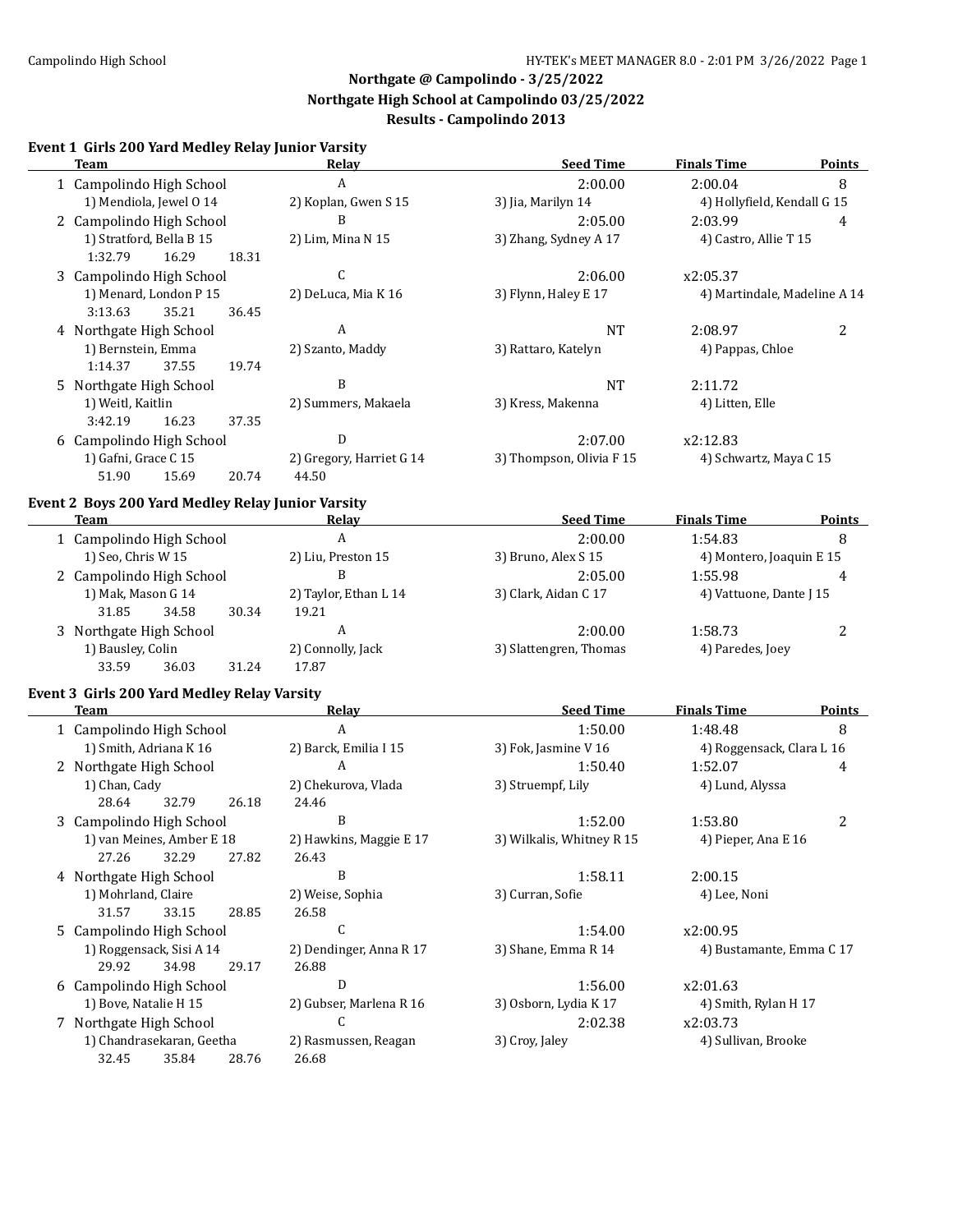#### **Event 4 Boys 200 Yard Medley Relay Varsity**

| <b>Team</b>                                     |         | <b>Relay</b>              | <b>Seed Time</b>        | <b>Finals Time</b>          | <b>Points</b>  |
|-------------------------------------------------|---------|---------------------------|-------------------------|-----------------------------|----------------|
| 1 Campolindo High School                        |         | $\boldsymbol{A}$          | 1:40.00                 | 1:38.27                     | 8              |
| 1) Younger, Owen C 18                           |         | 2) Levy, Nate A 16        | 3) Barck, Henrik N 17   | 4) Yavuzer-Judd, Theoden 17 |                |
| 2 Northgate High School                         |         | A                         | 1:40.03                 | 1:39.73                     | 4              |
| 1) Wendler, Mason                               |         | 2) Mohrland, Jacob        | 3) Fong, A.J.           | 4) Kengla, Kyle             |                |
| 25.68<br>27.95                                  | 24.04   | 22.06                     |                         |                             |                |
| 3 Campolindo High School                        |         | B                         | 1:42.00                 | 1:44.34                     | $\overline{2}$ |
| 1) Temkin, West J 18                            |         | 2) Ohare, Hayden R 15     | 3) Venable, Harley R 17 | 4) Rego, Nate 18            |                |
| 25.94<br>29.07                                  | 25.60   | 23.73                     |                         |                             |                |
| 4 Northgate High School                         |         | B                         | 1:42.96                 | 1:45.87                     |                |
| 1) Lee, Ryan                                    |         | 2) Manuel, Marcus         | 3) Meriam, Tommy        | 4) Hirsch, Mark             |                |
| 27.42<br>29.87                                  | 24.74   | 23.84                     |                         |                             |                |
| 5 Northgate High School                         |         | C                         | 1:45.98                 | x1:46.39                    |                |
| 1) Flora, Kyle                                  |         | 2) Lewis, Daniel          | 3) Cannon, Brady        | 4) Kengla, Ethan            |                |
| 27.86<br>29.78                                  | 24.76   | 23.99                     |                         |                             |                |
| 6 Campolindo High School                        |         | $\mathsf{C}$              | 1:45.00                 | x1:47.14                    |                |
| 1) Chivers, Garrett M 15                        |         | 2) Velek, Evan J 16       | 3) Crouch, Brody H 18   | 4) Gong, Mateo T 18         |                |
| 27.07<br>29.97                                  | 25.72   | 24.38                     |                         |                             |                |
| Event 5 Girls 200 Yard Freestyle Junior Varsity |         |                           |                         |                             |                |
| <b>Name</b>                                     |         | Age School                | <b>Seed Time</b>        | <b>Finals Time</b>          | <b>Points</b>  |
| 1 Lederle, Sammie A                             |         | 15 Campolindo High School | 2:06.09                 | 2:06.43                     | 6              |
| 2 Lederle, Sophie M                             |         | 15 Campolindo High School | 2:08.92                 | 2:07.00                     | 4              |
| 29.94<br>32.76                                  | 33.23   | 31.07                     |                         |                             |                |
| 3 Lim, Mina N                                   |         | 15 Campolindo High School | <b>NT</b>               | 2:07.23                     | 3              |
| 29.89<br>32.38                                  | 32.62   | 32.34                     |                         |                             |                |
| 4 Frazier, Nikki L                              |         | 14 Campolindo High School | 2:08.48                 | x2:10.10                    |                |
| 30.27<br>33.64                                  | 33.92   | 32.27                     |                         |                             |                |
| 5 Rattaro, Katelyn                              |         | Northgate High School     | 2:16.32                 | 2:16.05                     | 2              |
| 30.86<br>34.07                                  | 35.57   | 35.55                     |                         |                             |                |
| 6 Benson, Hailey E                              |         | 17 Campolindo High School | 2:14.94                 | x2:16.22                    |                |
| 7 Dawson, Sophia                                |         | Northgate High School     | <b>NT</b>               | 2:17.08                     | $\mathbf{1}$   |
| 31.36<br>34.47                                  | 35.82   | 35.43                     |                         |                             |                |
| 8 DeLuca, Mia K                                 |         | 16 Campolindo High School | NT                      | x2:23.51                    |                |
| 32.41<br>36.46                                  | 37.79   | 36.85                     |                         |                             |                |
| 9 Yasinac, Jessica                              |         | Northgate High School     | <b>NT</b>               | 2:25.59                     |                |
| 32.47<br>36.83                                  | 1:16.29 |                           |                         |                             |                |

### **Event 6 Boys 200 Yard Freestyle Junior Varsity**

 $\overline{\phantom{a}}$ 

| <b>Points</b> |
|---------------|
| 6             |
|               |
| 4             |
| 3             |
|               |
| 2             |
|               |
|               |
|               |
|               |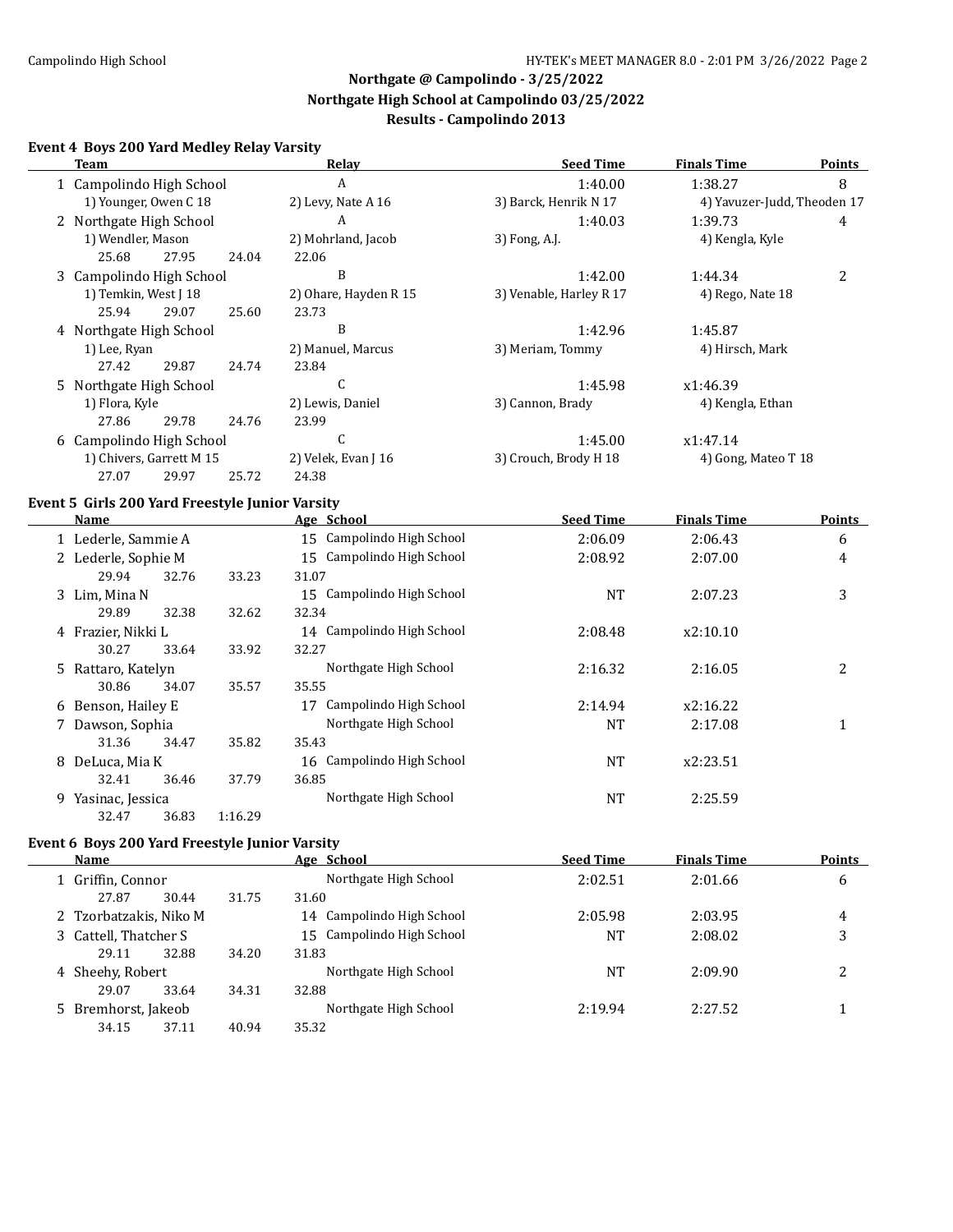### **Event 7 Girls 200 Yard Freestyle Varsity**

|   | Name                  |       |         | Age School                   | <b>Seed Time</b> | <b>Finals Time</b> | <b>Points</b> |
|---|-----------------------|-------|---------|------------------------------|------------------|--------------------|---------------|
|   | 1 Struempf, Lily      |       |         | Northgate High School        | 1:52.03          | 1:55.44            | 6             |
|   | 27.07                 | 29.61 | 29.73   | 29.03                        |                  |                    |               |
|   | 2 Blackwell, Maddie M |       |         | 15 Campolindo High School    | 1:58.65          | 1:57.38            | 4             |
|   | 3 Baker, Clare C      |       |         | 14 Campolindo High School    | 2:03.37          | 2:02.24            | 3             |
|   | 28.80                 | 31.35 | 31.20   | 30.89                        |                  |                    |               |
|   | 4 Tuvshintugs, Oyu    |       |         | Northgate High School        | 2:01.48          | 2:02.35            | 2             |
|   | 28.89                 | 30.43 | 1:03.03 |                              |                  |                    |               |
|   | 5 Joyce, Delaney L    |       |         | Campolindo High School<br>15 | NT               | 2:08.07            | 1             |
|   | 6 Andresen, Kaya      |       |         | Northgate High School        | 2:09.04          | 2:09.64            |               |
|   | 29.71                 | 32.60 | 33.63   | 33.70                        |                  |                    |               |
|   | 7 Kannan, Nikki       |       |         | Northgate High School        | NT               | x2:11.31           |               |
|   | 29.66                 | 33.31 | 34.50   | 33.84                        |                  |                    |               |
| 8 | Jackman, Laila        |       |         | Northgate High School        | 2:10.92          | x2:11.92           |               |
|   | 30.64                 | 33.23 | 34.07   | 33.98                        |                  |                    |               |

#### **Event 8 Boys 200 Yard Freestyle Varsity**

|    | Name               |       |       | Age School                   | <b>Seed Time</b> | <b>Finals Time</b> | <b>Points</b> |
|----|--------------------|-------|-------|------------------------------|------------------|--------------------|---------------|
|    | 1 McMillan, Scott  |       |       | Northgate High School        | 1:43.59          | 1:50.31            | 6             |
|    | 25.91              | 27.90 | 28.27 | 28.23                        |                  |                    |               |
|    | 2 Chu, Michael P   |       |       | 15 Campolindo High School    | 1:51.14          | 1:51.70            | 4             |
|    | 3 Fleming, Caleb L |       |       | Campolindo High School<br>17 | 1:52.17          | 1:51.80            | 3             |
|    | 26.39              | 28.13 | 28.59 | 28.69                        |                  |                    |               |
|    | 4 Colpo, Thomas W  |       |       | 16 Campolindo High School    | 1:52.30          | 1:53.11            | 2             |
|    | 26.62              | 28.85 | 29.15 | 28.49                        |                  |                    |               |
|    | 5 Parker, Colin    |       |       | Northgate High School        | 1:49.47          | 1:53.35            | 1             |
|    | 26.46              | 28.84 | 29.45 | 28.60                        |                  |                    |               |
|    | 6 Cannon, Brady    |       |       | Northgate High School        | 1:54.11          | 1:55.49            |               |
|    | 27.02              | 30.04 | 29.26 | 29.17                        |                  |                    |               |
|    | 7 Moreland, Kyle   |       |       | Northgate High School        | 1:54.24          | x1:55.97           |               |
|    | 26.38              | 29.32 | 30.27 | 30.00                        |                  |                    |               |
| 8  | King, Dylan M      |       |       | 15 Campolindo High School    | 2:00.32          | x1:58.52           |               |
| 9. | Dawson, Andrew     |       |       | Northgate High School        | 2:00.13          | x1:59.98           |               |
|    | 27.72              | 30.77 | 30.84 | 30.65                        |                  |                    |               |

### **Event 9 Girls 100 Yard IM Junior Varsity**

| Name                                 |    | Age School                | <b>Seed Time</b> | <b>Finals Time</b> | <b>Points</b> |
|--------------------------------------|----|---------------------------|------------------|--------------------|---------------|
| 1 Frazier, Sammy G                   |    | 14 Campolindo High School | 1:10.00          | 1:07.73            | 6             |
| 2 Koplan, Gwen S<br>37.43<br>30.98   |    | 15 Campolindo High School | 1:10.10          | 1:08.41            | 4             |
| 3 Pappas, Chloe<br>38.77<br>32.37    |    | Northgate High School     | 1:12.20          | 1:11.14            | 3             |
| 4 Wilson, Tessa R                    |    | 16 Campolindo High School | NT               | 1:11.44            |               |
| 5 Balassi, Siena G<br>39.00<br>32.50 |    | 14 Campolindo High School | NT               | x1:11.50           | 2             |
| 6 Gafni, Grace C                     | 15 | Campolindo High School    | 1:12.68          | x1:13.10           |               |
| 7 Friedman, Lili<br>34.34<br>40.38   |    | Northgate High School     | 1:15.53          | 1:14.72            | 1             |
| 8 Summers, Makaela<br>37.89<br>37.11 |    | Northgate High School     | 1:14.25          | 1:15.00            |               |
| 9 Ra, Amelia Y<br>34.27<br>41.80     |    | 14 Campolindo High School | NT               | x1:16.07           |               |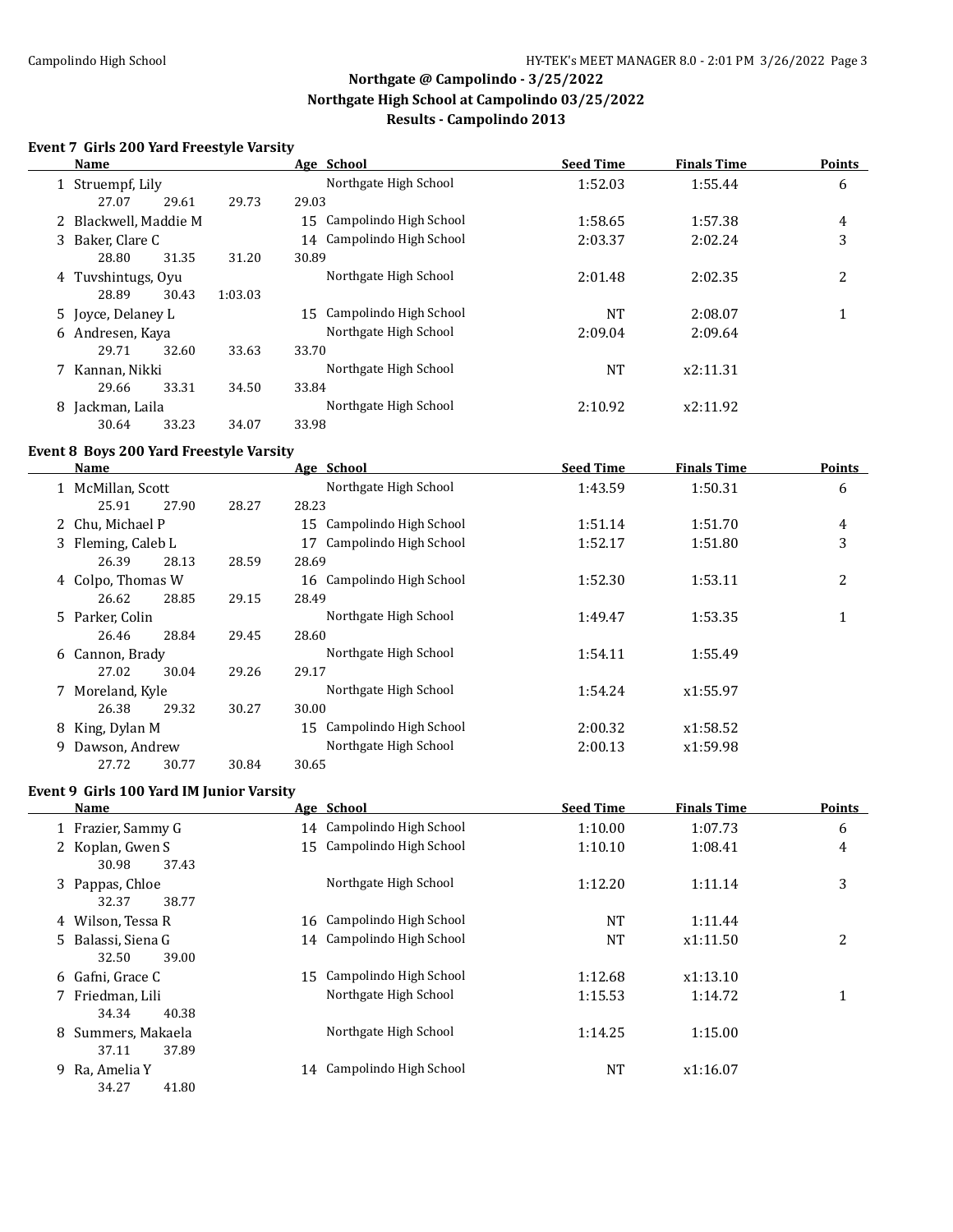### **(Event 9 Girls 100 Yard IM Junior Varsity)**

| (Event 7 Girls 100 Taru ny Junior varsity)<br><b>Name</b> |                | Age School                | <b>Seed Time</b> | <b>Finals Time</b> | <b>Points</b> |
|-----------------------------------------------------------|----------------|---------------------------|------------------|--------------------|---------------|
| 10 Chiu, Jerlene<br>36.29<br>44.36                        |                | Northgate High School     | 1:21.38          | x1:20.65           |               |
| 11 Wood, Elyse<br>37.70<br>45.95                          |                | Northgate High School     | <b>NT</b>        | x1:23.65           |               |
| 12 Vojta, Catherine M<br>40.32<br>47.76                   |                | 17 Campolindo High School | <b>NT</b>        | x1:28.08           |               |
| 13 Giftgi, Ela N<br>52.27<br>56.80                        |                | 15 Campolindo High School | 1:44.52          | x1:49.07           |               |
| --- Gregory, Harriet G<br>38.56<br>41.98                  |                | 14 Campolindo High School | <b>NT</b>        | <b>DQ</b>          |               |
| Event 10 Boys 100 Yard IM Junior Varsity                  |                |                           |                  |                    |               |
| <b>Name</b>                                               |                | Age School                | <b>Seed Time</b> | <b>Finals Time</b> | <b>Points</b> |
| 1 Zhang, Bruce Y                                          |                | 15 Campolindo High School | 1:00.89          | 1:00.44            | 6             |
| 2 Pahnke, Jack M<br>30.55<br>36.71                        |                | 14 Campolindo High School | 1:07.90          | 1:07.26            | 4             |
| 3 Connolly, Jack<br>30.78<br>36.82                        |                | Northgate High School     | 1:05.30          | 1:07.60            | 3             |
| 4 Louie, Cole<br>34.21<br>34.89                           |                | Northgate High School     | 1:08.18          | 1:09.10            | 2             |
| 5 Arnold, Beckham T<br>30.85<br>40.79                     |                | 15 Campolindo High School | 1:09.89          | 1:11.64            | $\mathbf{1}$  |
| 6 Compton, Jimmy<br>32.57<br>40.02                        |                | Northgate High School     | 1:13.28          | 1:12.59            |               |
| Event 11 Girls 200 Yard IM Varsity                        |                |                           |                  |                    |               |
| Name                                                      |                | Age School                | <b>Seed Time</b> | <b>Finals Time</b> | <b>Points</b> |
| 1 Barck, Emilia I                                         |                | 15 Campolindo High School | 2:07.94          | 2:05.88            | 6             |
| 2 Fok, Jasmine V<br>28.68<br>33.00                        | 29.85<br>37.81 | 16 Campolindo High School | 2:10.58          | 2:09.34            | 4             |
| 3 Indrisano, Ariel R<br>29.74<br>34.51                    | 30.34<br>40.59 | 14 Campolindo High School | 2:14.14          | 2:15.18            | 3             |
| 4 Chan, Cady<br>30.71<br>32.81                            | 31.06<br>41.47 | Northgate High School     | 2:14.98          | 2:16.05            | 2             |
| 5 Stambaugh, Regan A                                      |                | 18 Campolindo High School | 2:21.76          | x2:22.17           |               |
| 6 Curran, Sofie<br>30.80<br>37.26                         | 41.21<br>33.78 | Northgate High School     | 2:19.58          | 2:23.05            | $\mathbf{1}$  |
| 7 Kohlmeyer, Jasmine<br>31.70<br>36.77                    | 42.19<br>35.12 | Northgate High School     | 2:20.59          | 2:25.78            |               |
| 8 Andresen, Kaya<br>31.78<br>39.64                        | 35.35<br>43.38 | Northgate High School     | 2:24.86          | x2:30.15           |               |
| Event 12 Boys 200 Yard IM Varsity<br><u>Name</u>          |                | Age School                | <b>Seed Time</b> | <b>Finals Time</b> | <b>Points</b> |
| 1 Wendler, Mason                                          |                | Northgate High School     | 2:02.50          | 1:56.47            | 6             |
| 26.18<br>29.97                                            | 34.02<br>26.30 |                           |                  |                    |               |
| 2 Barck, Henrik N                                         |                | 17 Campolindo High School | 1:59.78          | 1:57.67            | 4             |
| 3 Lalli, Reid G                                           |                | 16 Campolindo High School | 2:05.33          | 2:03.92            | 3             |
| 26.12<br>33.01                                            | 29.21<br>35.58 |                           |                  |                    |               |
| 4 Fong, A.J.<br>26.83<br>33.06                            | 29.50<br>37.08 | Northgate High School     | 2:02.54          | 2:06.47            | 2             |
| 5 Lewis, Daniel                                           |                | Northgate High School     | 2:03.80          | 2:06.68            | $\mathbf{1}$  |
| 27.04<br>32.44                                            | 30.80<br>36.40 |                           |                  |                    |               |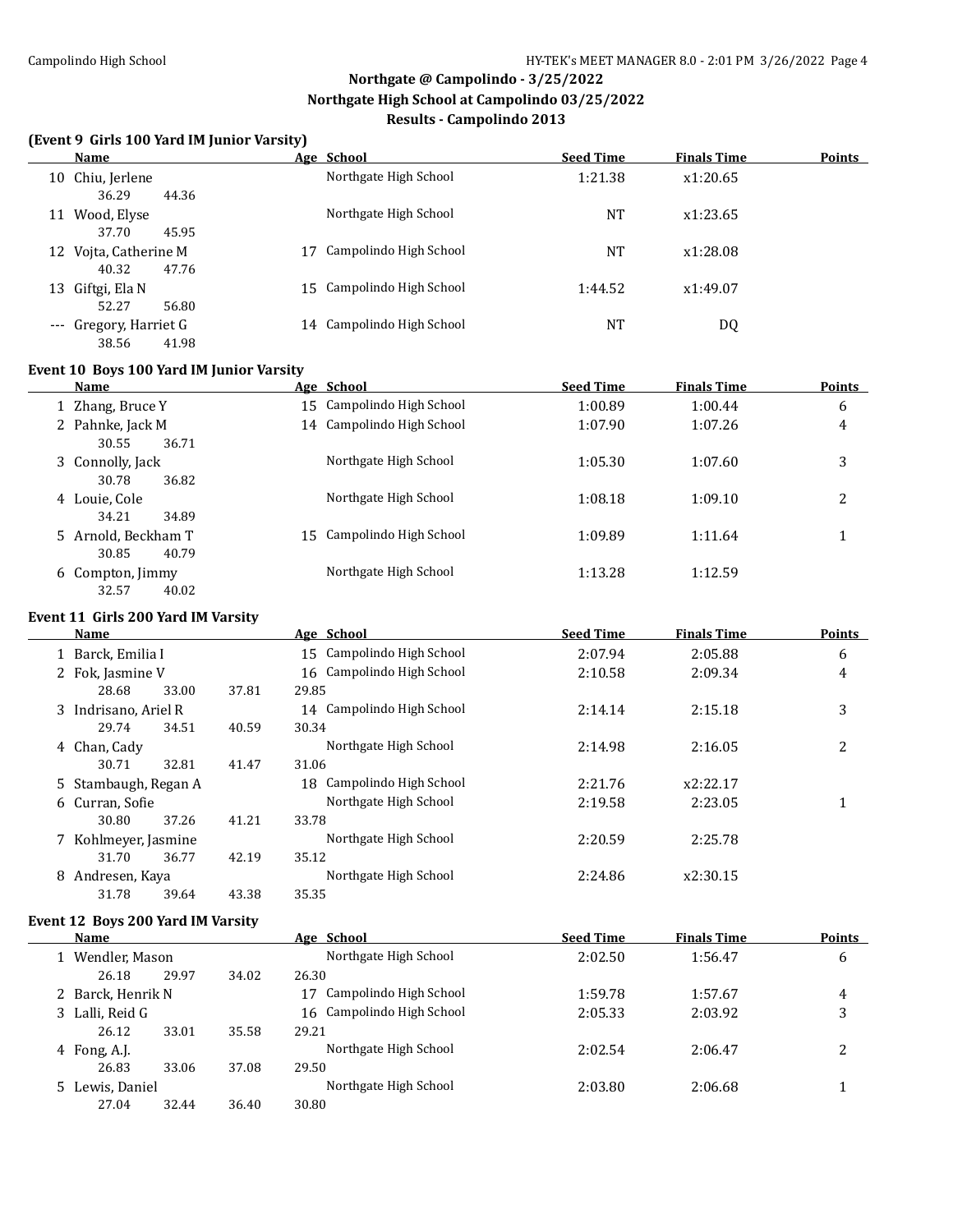### **(Event 12 Boys 200 Yard IM Varsity)**

|     | <b>Name</b>                                            |                | Age School                                         | <b>Seed Time</b> | <b>Finals Time</b> | <b>Points</b> |
|-----|--------------------------------------------------------|----------------|----------------------------------------------------|------------------|--------------------|---------------|
|     | 6 Roesch, Grant H<br>27.41<br>33.48                    | 29.64<br>40.29 | 17 Campolindo High School                          | 2:11.35          | 2:10.82            |               |
|     | 7 Manuel, Michael<br>27.63<br>32.27                    | 29.82<br>41.32 | Northgate High School                              | 2:08.11          | x2:11.04           |               |
|     | 8 Sonoda, Evan                                         |                | Northgate High School                              | 2:14.67          | x2:13.47           |               |
|     | Event 13 Girls 50 Yard Freestyle Junior Varsity        |                |                                                    |                  |                    |               |
|     | Name                                                   |                | Age School                                         | <b>Seed Time</b> | <b>Finals Time</b> | <b>Points</b> |
|     | 1 Mendiola, Jewel O                                    |                | 14 Campolindo High School                          | 27.13            | 26.86              | 6             |
|     | 2 Hollyfield, Kendall G                                |                | 15 Campolindo High School                          | 26.42            | 26.96              | 4             |
|     | 3 Frazier, Sammy G                                     |                | 14 Campolindo High School                          | 27.86            | 27.48              |               |
|     | 4 Sullivan, Avery L                                    | 15             | Campolindo High School                             | 27.72            | x27.60             |               |
| 5.  | Stratford, Bella B                                     | 15             | Campolindo High School                             | 27.47            | x27.66             | 3             |
| 6   | Schwartz, Maya C                                       | 15             | Campolindo High School                             | 27.52            | x27.75             |               |
|     | 7 Calica, Meliana L                                    | 15             | Campolindo High School                             | <b>NT</b>        | x27.96             |               |
| 8   | Martindale, Madeline A                                 |                | 14 Campolindo High School                          | 27.53            | x28.00             |               |
|     | 9 Litten, Elle                                         |                | Northgate High School                              | 29.17            | 28.84              | 2             |
|     | 10 Weitl, Kaitlin                                      |                | Northgate High School                              | 30.00            | 29.21              | $\mathbf{1}$  |
| 11  | Espiritu, Lena I                                       |                | 15 Campolindo High School                          | 29.58            | x29.53             |               |
| 12  | Bartos, Sofia Y                                        |                | 15 Campolindo High School                          | 29.92            | x29.56             |               |
| 13  | Croy, Josie                                            |                | Northgate High School                              | 29.11            | 29.61              |               |
| 14  | Thompson, Olivia F                                     |                | 15 Campolindo High School                          | 29.65            | x29.62             |               |
| 15  | Bernstein, Emma                                        |                | Northgate High School                              | 29.60            | x29.70             |               |
|     | 16 Castillo, Chloe                                     |                | Northgate High School                              | 30.39            | x30.22             |               |
| 17  | Phillips, Lauren                                       |                | Northgate High School                              | 30.11            | x30.24             |               |
| 18  | Markey, Fiona R                                        |                | 14 Campolindo High School                          | 29.48            | x30.38             |               |
| 19  | Thompson, Meta G                                       | 14             | Campolindo High School                             | 29.60            | x31.03             |               |
| 20  | Peterson, Anya M                                       | 16             | Campolindo High School                             | 31.24            | x31.71             |               |
| 21  | Stratford, Thea E                                      | 14             | Campolindo High School                             | 31.30            | x31.82             |               |
| 22  | Campbell, Erin V                                       |                | 14 Campolindo High School                          | 32.04            | x31.94             |               |
| 23  | Anderson, Madison                                      |                | Northgate High School                              | 32.23            | x32.12             |               |
|     | 24 McAuliffe, Molly C                                  |                | 17 Campolindo High School                          | 33.78            | x33.29             |               |
| 25. | Marshall, Elliot K                                     |                | 15 Campolindo High School                          | 33.23            | x33.56             |               |
|     | 26 Vojta, Catherine M                                  |                | 17 Campolindo High School                          | 33.01            | x34.10             |               |
|     | 27 Barambani, Isabella                                 |                | Northgate High School<br>15 Campolindo High School | 34.50            | x34.90             |               |
|     | 28 Marshall, Tatum S                                   |                | 14 Campolindo High School                          | 33.71            | x35.54             |               |
|     | 29 Lathers, Lilli J                                    |                | 14 Campolindo High School                          | 36.37            | x36.26             |               |
|     | 30 Kalpakjian, Ella R                                  |                | 14 Campolindo High School                          | 35.41            | x36.38             |               |
|     | 31 Chen, Zhen-An A                                     |                | Campolindo High School                             | 40.04            | x39.67             |               |
|     | 32 Chen, Anna                                          | 15             | 15 Campolindo High School                          | 44.14            | x42.88             |               |
| 33  | Giftgi, Ela N                                          |                | Northgate High School                              | 40.04            | x43.40             |               |
|     | 34 Walker, Sasha                                       |                | 19 Northgate High School                           | 41.53            | x43.68             |               |
|     | 35 Ahmed, Rayahh                                       |                | Northgate High School                              | NT               | x44.51             |               |
|     | 36 Abbruzzi, Elena                                     |                |                                                    | 48.00            | x47.29             |               |
|     | Event 14 Boys 50 Yard Freestyle Junior Varsity<br>Name |                | Age School                                         | <b>Seed Time</b> | <b>Finals Time</b> | <b>Points</b> |
|     | 1 Vranesh, William J                                   |                | 16 Campolindo High School                          | <b>NT</b>        | 24.02              |               |
|     | 2 Samuel, Zayne                                        |                | Northgate High School                              | 24.47            | 24.40              | 6             |
|     | 3 Vattuone, Dante J                                    |                | 15 Campolindo High School                          | 24.81            | 24.68              | 4             |
|     | 4 Acevedo, Dimitri                                     |                | Northgate High School                              | 24.49            | 24.71              | 3             |
|     |                                                        |                |                                                    |                  |                    |               |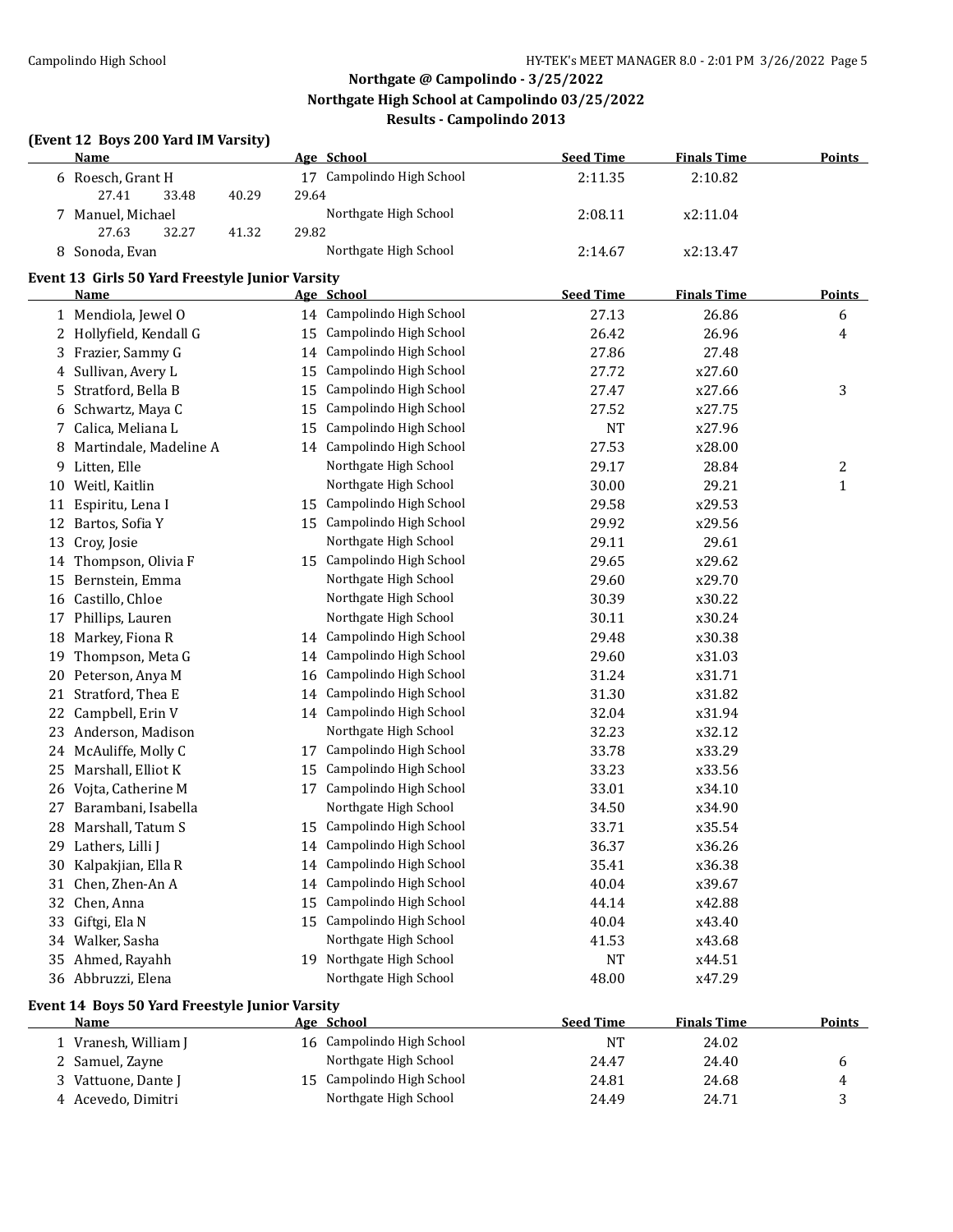### **(Event 14 Boys 50 Yard Freestyle Junior Varsity)**

|       | <b>Name</b>                              |    | Age School                | <b>Seed Time</b> | <b>Finals Time</b> | <b>Points</b>    |
|-------|------------------------------------------|----|---------------------------|------------------|--------------------|------------------|
| 5.    | Campbell, Fraser L                       |    | 16 Campolindo High School | 25.13            | 25.20              | $\boldsymbol{2}$ |
| 6     | Chenault, Aidan                          |    | Northgate High School     | 26.22            | 25.64              | $\mathbf{1}$     |
| 7     | Goh, Ephrem                              |    | Northgate High School     | 25.93            | x26.04             |                  |
| 8     | Park, Eugene K                           |    | 16 Campolindo High School | 26.82            | x26.06             |                  |
| 9     | Bronson, Callen L                        |    | 15 Campolindo High School | 26.08            | x26.19             |                  |
| 10    | Slattengren, Thomas                      |    | Northgate High School     | 26.46            | x26.42             |                  |
|       | 11 Pahnke, Max D                         |    | 14 Campolindo High School | 26.42            | x26.65             |                  |
| 12    | Barash, Will W                           | 16 | Campolindo High School    | 26.63            | x26.86             |                  |
| 13    | Puente, Owen                             |    | Northgate High School     | 26.72            | x26.98             |                  |
| 14    | Taylor, Ethan L                          |    | 14 Campolindo High School | 27.80            | x27.09             |                  |
| 15    | Sheehan, Max J                           |    | 16 Campolindo High School | 25.97            | x27.24             |                  |
| 16    | Yu, Chang                                |    | 14 Campolindo High School | 28.35            | x27.40             |                  |
| 17    | Paredes, Joey                            |    | Northgate High School     | 25.51            | x27.77             |                  |
| 18    | Freeman, Mac C                           |    | 14 Campolindo High School | 28.00            | x27.80             |                  |
| 19    | Pahnke, Jack M                           |    | 14 Campolindo High School | 27.35            | x28.93             |                  |
| 20    | Liu, Preston                             | 15 | Campolindo High School    | 34.02            | x32.48             |                  |
|       | 21 Gysin, Adam                           |    | Northgate High School     | 34.89            | x35.37             |                  |
|       | 22 Wexelman, Shane L                     | 15 | Campolindo High School    | 36.29            | x35.74             |                  |
|       | 23 Casipit, Kai K                        | 15 | Campolindo High School    | 37.18            | x35.83             |                  |
|       |                                          |    |                           |                  |                    |                  |
|       | Event 15 Girls 50 Yard Freestyle Varsity |    |                           |                  |                    |                  |
|       | <u>Name</u>                              |    | Age School                | <b>Seed Time</b> | <b>Finals Time</b> | <b>Points</b>    |
|       | 1 Lund, Alyssa                           |    | Northgate High School     | 23.95            | 24.57              | 6                |
|       | 2 van Meines, Amber E                    |    | 18 Campolindo High School | 25.58            | 25.58              | 4                |
| 3     | Pieper, Ana E                            | 16 | Campolindo High School    | 25.83            | 26.23              | 3                |
| 4     | Roggensack, Sisi A                       |    | 14 Campolindo High School | 26.70            | 26.36              |                  |
| 5.    | Welsh, Sydney                            |    | Northgate High School     | 26.38            | 26.41              | 2                |
| 6     | Roggensack, Clara L                      | 16 | Campolindo High School    | 25.96            | x26.48             | $\mathbf{1}$     |
| 7     | Lee, Noni                                |    | Northgate High School     | 25.70            | 26.49              |                  |
| 8     | Chekurova, Vlada                         |    | Northgate High School     | 26.20            | x26.74             |                  |
| 9     | Bustamante, Emma C                       | 17 | Campolindo High School    | 26.67            | x26.94             |                  |
|       | *10 Healy, Lauren G                      | 17 | Campolindo High School    | 26.68            | x27.06             |                  |
| $*10$ | Sullivan, Brooke                         |    | Northgate High School     | 26.12            | x27.06             |                  |
|       | 12 Gubser, Marlena R                     | 16 | Campolindo High School    | <b>NT</b>        | x27.36             |                  |
|       | 13 Roux, Kiera D                         | 18 | Campolindo High School    | 26.76            | x27.59             |                  |
|       | 14 Smith, Rylan H                        | 17 | Campolindo High School    | 27.60            | x27.70             |                  |
|       | 15 Fox, Abby                             |    | Northgate High School     | 27.33            | x27.79             |                  |
|       | 16 Croy, Jaley                           |    | Northgate High School     | 27.22            | x27.85             |                  |
| 17    | Rohrlick, Madison                        |    | Northgate High School     | 26.52            | x27.86             |                  |
| 18    | Rorabaugh, Emma D                        |    | 18 Campolindo High School | 27.87            | x28.19             |                  |
| 19    | Meriam, Emma                             |    | Northgate High School     | 27.21            | x28.22             |                  |
| 20    | Kannan, Nikki                            |    | Northgate High School     | 26.98            | x28.31             |                  |
| 21    | Mohrland, Claire                         |    | Northgate High School     | 27.04            | x28.56             |                  |
| 22    | Charlton, Sophia M                       | 17 | Campolindo High School    | 27.81            | x28.66             |                  |
| 23    | Thompson, Georgia C                      | 17 | Campolindo High School    | 28.69            | x28.70             |                  |
|       | 24 Hansel, Maddy                         |    | Northgate High School     | 27.95            | x28.75             |                  |
| 25    | Doggett, Mckenna                         |    | Northgate High School     | 28.76            | x28.77             |                  |
|       | 26 O'Sullivan, Caroline                  |    | Northgate High School     | 28.69            | x28.90             |                  |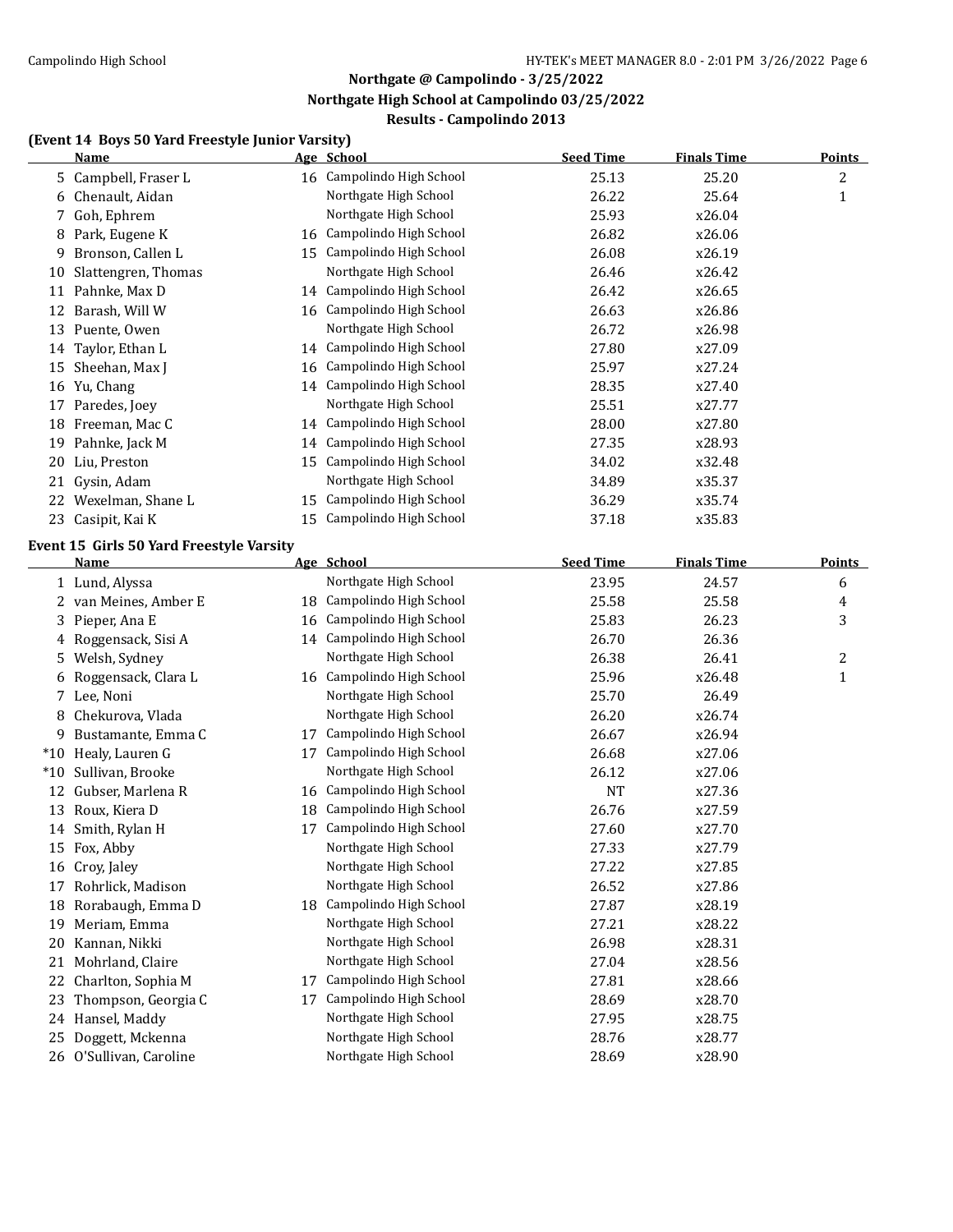#### **Event 16 Boys 50 Yard Freestyle Varsity**

|       | Name                                                   |    | Age School                              | <b>Seed Time</b> | <b>Finals Time</b> | <b>Points</b>       |
|-------|--------------------------------------------------------|----|-----------------------------------------|------------------|--------------------|---------------------|
|       | 1 Hallett, Andrew                                      |    | Northgate High School                   | 21.09            | 22.11              | 6                   |
|       | 2 Richards, Tommy H                                    | 17 | Campolindo High School                  | 22.54            | 22.46              | 4                   |
|       | 3 Younger, Owen C                                      |    | 18 Campolindo High School               | 22.64            | 22.66              | 3                   |
| 4     | Kengla, Kyle                                           |    | Northgate High School                   | 21.81            | 22.84              | 2                   |
| *5    | Temkin, West J                                         | 18 | Campolindo High School                  | 24.49            | x22.87             |                     |
|       | *5 Rego, Nate                                          |    | 18 Campolindo High School               | 22.81            | 22.87              | $\mathbf{1}$        |
| 7     | Meriam, Tommy                                          |    | Northgate High School                   | 22.56            | 23.18              |                     |
|       | 8 Lee, Ryan                                            |    | Northgate High School                   | 22.94            | x23.74             |                     |
|       | 9 Hirsch, Mark                                         |    | Northgate High School                   | 22.66            | x23.87             |                     |
|       | 10 Crouch, Brody H                                     |    | 18 Campolindo High School               | <b>NT</b>        | x24.28             |                     |
|       | *11 Blatt, Ben G                                       |    | 18 Campolindo High School               | 24.66            | x24.29             |                     |
|       | *11 Kengla, Ethan                                      |    | Northgate High School                   | 23.67            | x24.29             |                     |
|       | 13 Pignotti, Kai                                       |    | Northgate High School                   | 25.36            | x24.37             |                     |
| 14    | Golan, Dylan                                           |    | Northgate High School                   | 24.67            | x24.59             |                     |
| 15    | Gong, Mateo T                                          |    | 18 Campolindo High School               | 24.55            | x24.67             |                     |
|       | 16 Flora, Kyle                                         |    | Northgate High School                   | 24.57            | x24.73             |                     |
|       | 17 Velek, Evan J                                       |    | 16 Campolindo High School               | 24.05            | x24.81             |                     |
|       | 18 Manuel, Marcus                                      |    | Northgate High School                   | 24.67            | x25.59             |                     |
|       |                                                        |    |                                         |                  |                    |                     |
|       | <b>Event 17 Girls 50 Yard Butterfly Junior Varsity</b> |    |                                         | <b>Seed Time</b> | <b>Finals Time</b> | <b>Points</b>       |
|       | <u>Name</u>                                            |    | Age School<br>14 Campolindo High School | 28.50            |                    |                     |
|       | 1 Jia, Marilyn                                         |    | 17 Campolindo High School               |                  | 28.68              | 6                   |
|       | 2 Zhang, Sydney A                                      |    | 16 Campolindo High School               | 29.04            | 30.89              | 4                   |
|       | 3 Krozek, Hazel H                                      |    |                                         | 30.77            | 31.32              | 3<br>$\overline{c}$ |
| *4    | Kress, Makenna                                         |    | Northgate High School                   | 34.50            | 34.07              |                     |
| $^*4$ | Bartos, Sofia Y                                        |    | 15 Campolindo High School               | <b>NT</b>        | x34.07             |                     |
| 6     | Moses, Sarah J                                         | 14 | Campolindo High School                  | 34.27            | x34.36             |                     |
|       | 7 Markey, Fiona R                                      | 14 | Campolindo High School                  | <b>NT</b>        | x34.93             |                     |
|       | 8 Chen, Anna                                           | 15 | Campolindo High School                  | 49.00            | x49.18             |                     |
|       | <b>Event 18 Boys 50 Yard Butterfly Junior Varsity</b>  |    |                                         |                  |                    |                     |
|       | Name                                                   |    | Age School                              | <b>Seed Time</b> | <b>Finals Time</b> | <b>Points</b>       |
|       | 1 Cattell, Thatcher S                                  |    | 15 Campolindo High School               | 26.98            | 27.05              | 6                   |
|       | 2 Slattengren, Thomas                                  |    | Northgate High School                   | 28.23            | 28.60              | 4                   |
|       | 3 Barash, Will W                                       |    | 16 Campolindo High School               | 30.47            | 29.27              | 3                   |
|       | 4 Goh, Ephrem                                          |    | Northgate High School                   | 28.28            | 29.36              | $\overline{c}$      |
|       | 5 Bremhorst, Jakeob                                    |    | Northgate High School                   | 29.52            | 30.02              | $\mathbf{1}$        |
|       | 6 Clark, Aidan C                                       |    | 17 Campolindo High School               | 30.35            | 31.49              |                     |
|       | 7 Gysin, Adam                                          |    | Northgate High School                   | <b>NT</b>        | x49.51             |                     |
|       | Event 19 Girls 100 Yard Butterfly Varsity              |    |                                         |                  |                    |                     |
|       | <b>Name</b>                                            |    | Age School                              | <b>Seed Time</b> | <b>Finals Time</b> | Points              |
|       | 1 Fok, Jasmine V                                       |    | 16 Campolindo High School               | 56.76            | 56.89              | 6                   |
|       | 2 Wilkalis, Whitney R                                  |    | 15 Campolindo High School               | 1:01.89          | 1:02.47            | 4                   |
|       | 29.56<br>32.91                                         |    |                                         |                  |                    |                     |
|       | 3 Shane, Emma R                                        |    | 14 Campolindo High School               | 1:02.86          | 1:02.65            | 3                   |
|       | 29.47<br>33.18                                         |    |                                         |                  |                    |                     |
|       | 4 Croy, Jaley                                          |    | Northgate High School                   | 1:04.59          | 1:05.53            | $\overline{2}$      |
|       | 30.07<br>35.46                                         |    |                                         |                  |                    |                     |
|       | 5 Osborn, Lydia K                                      |    | 17 Campolindo High School               | 1:07.36          | x1:05.80           |                     |
|       | 31.54<br>34.26                                         |    |                                         |                  |                    |                     |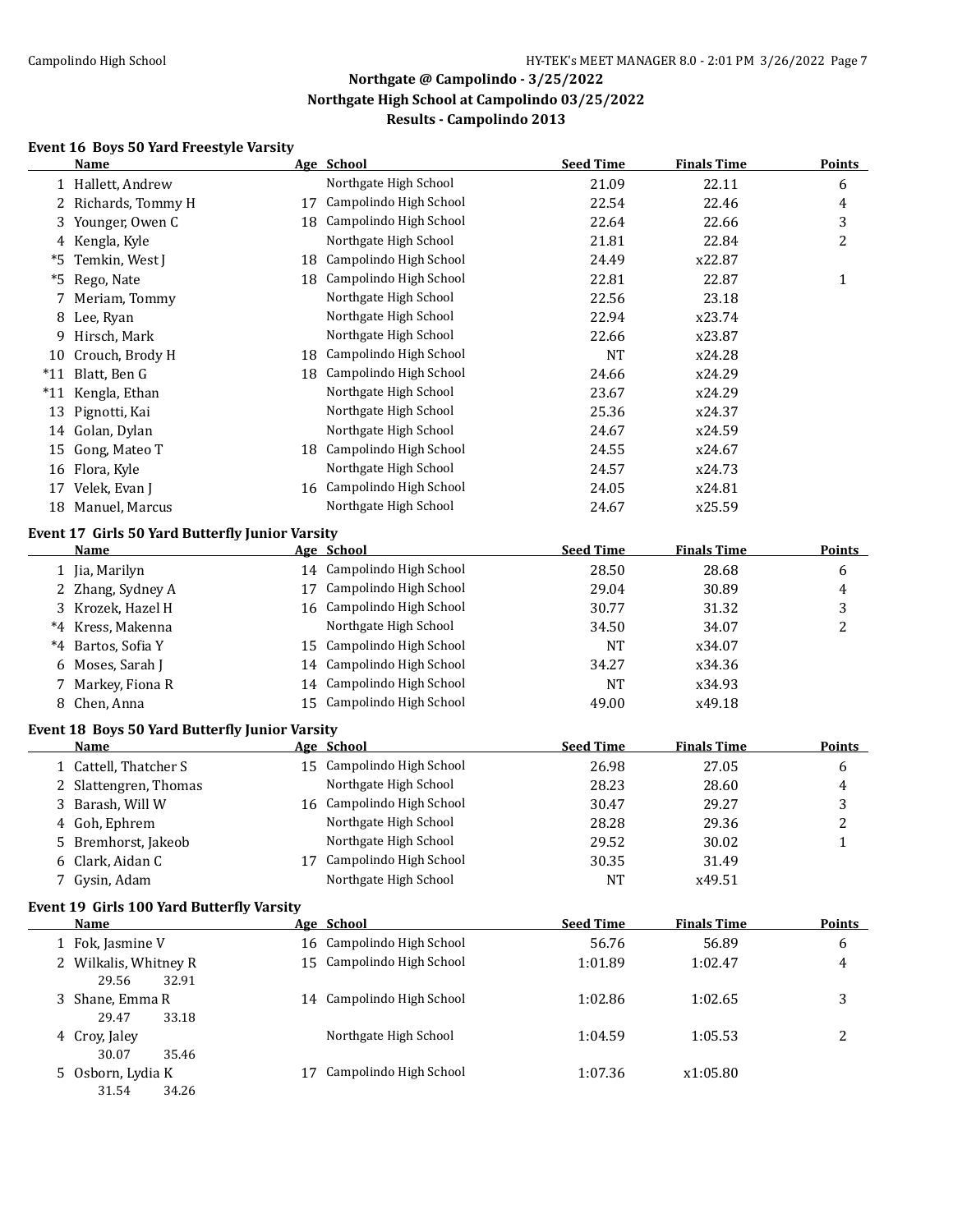### **(Event 19 Girls 100 Yard Butterfly Varsity)**

| <b>Name</b>                                      |    | Age School                | <b>Seed Time</b> | <b>Finals Time</b> | <b>Points</b>    |
|--------------------------------------------------|----|---------------------------|------------------|--------------------|------------------|
| 6 Morgan, Hailey<br>29.74<br>36.33               |    | Northgate High School     | 1:05.95          | 1:06.07            | $\mathbf{1}$     |
| 7 Curran, Sofie<br>30.69<br>36.21                |    | Northgate High School     | 1:03.02          | 1:06.90            |                  |
| 8 Sullivan, Brooke<br>30.55<br>37.02             |    | Northgate High School     | 1:06.92          | x1:07.57           |                  |
| 9 Zinman, Natalie M                              | 17 | Campolindo High School    | 1:08.24          | x1:08.50           |                  |
| Event 20 Boys 100 Yard Butterfly Varsity         |    |                           |                  |                    |                  |
| Name                                             |    | Age School                | <b>Seed Time</b> | <b>Finals Time</b> | <b>Points</b>    |
| 1 Mohrland, Jacob<br>26.47<br>27.80              |    | Northgate High School     | 50.29            | 54.27              | 6                |
| 2 Thomas, Larwence<br>25.76<br>29.16             |    | Northgate High School     | 53.94            | 54.92              | 4                |
| 3 Fong, A.J.<br>26.17<br>28.88                   |    | Northgate High School     | 51.31            | 55.05              | 3                |
| 4 Lalli, Reid G                                  |    | 16 Campolindo High School | 54.70            | 55.24              | $\overline{2}$   |
| 5 Levy, Nate A<br>26.02<br>29.80                 |    | 16 Campolindo High School | <b>NT</b>        | 55.82              | 1                |
| 6 Venable, Harley R<br>26.45<br>29.51            | 17 | Campolindo High School    | 55.22            | 55.96              |                  |
| 7 Jackman, Cyrus<br>26.91<br>30.19               |    | Northgate High School     | 56.69            | x57.10             |                  |
| 8 Colpo, Thomas W<br>26.88<br>30.84              |    | 16 Campolindo High School | <b>NT</b>        | x57.72             |                  |
| 9 Meriam, Tommy<br>27.48<br>30.33                |    | Northgate High School     | 55.68            | x57.81             |                  |
| Event 21 Girls 100 Yard Freestyle Junior Varsity |    |                           |                  |                    |                  |
| Name                                             |    | Age School                | <b>Seed Time</b> | <b>Finals Time</b> | <b>Points</b>    |
| 1 Lederle, Sammie A                              |    | 15 Campolindo High School | 57.65            | 58.23              | 6                |
| 2 Lederle, Sophie M<br>28.30<br>30.23            |    | 15 Campolindo High School | 1:01.64          | 58.53              |                  |
| 3 Castro, Allie T<br>28.71<br>30.25              |    | 15 Campolindo High School | 58.59            | 58.96              | 4                |
| 4 Flynn, Haley E<br>28.80<br>31.40               |    | 17 Campolindo High School | <b>NT</b>        | x1:00.20           |                  |
| 5 Frazier, Nikki L<br>29.38<br>31.09             |    | 14 Campolindo High School | 59.69            | x1:00.47           | 3                |
| 6 Calica, Meliana L<br>29.43<br>31.16            |    | 15 Campolindo High School | 1:01.62          | x1:00.59           |                  |
| 7 Rattaro, Katelyn<br>29.66<br>31.78             |    | Northgate High School     | 1:02.40          | 1:01.44            | $\boldsymbol{2}$ |
| 8 Benson, Hailey E                               | 17 | Campolindo High School    | 1:01.15          | x1:01.82           |                  |
| 9 Menard, London P<br>29.64<br>32.47             | 15 | Campolindo High School    | 1:00.03          | x1:02.11           |                  |
| 10 Pappas, Chloe<br>29.83<br>32.69               |    | Northgate High School     | 1:02.35          | 1:02.52            | $\mathbf{1}$     |
| 11 Hollyfield, Kendall G<br>33.09<br>30.11       | 15 | Campolindo High School    | 1:00.11          | x1:03.20           |                  |
| 12 Ra, Amelia Y<br>30.37<br>33.03                | 14 | Campolindo High School    | 1:01.91          | x1:03.40           |                  |
| 13 Espiritu, Lena I                              |    | 15 Campolindo High School | 1:04.54          | x1:04.27           |                  |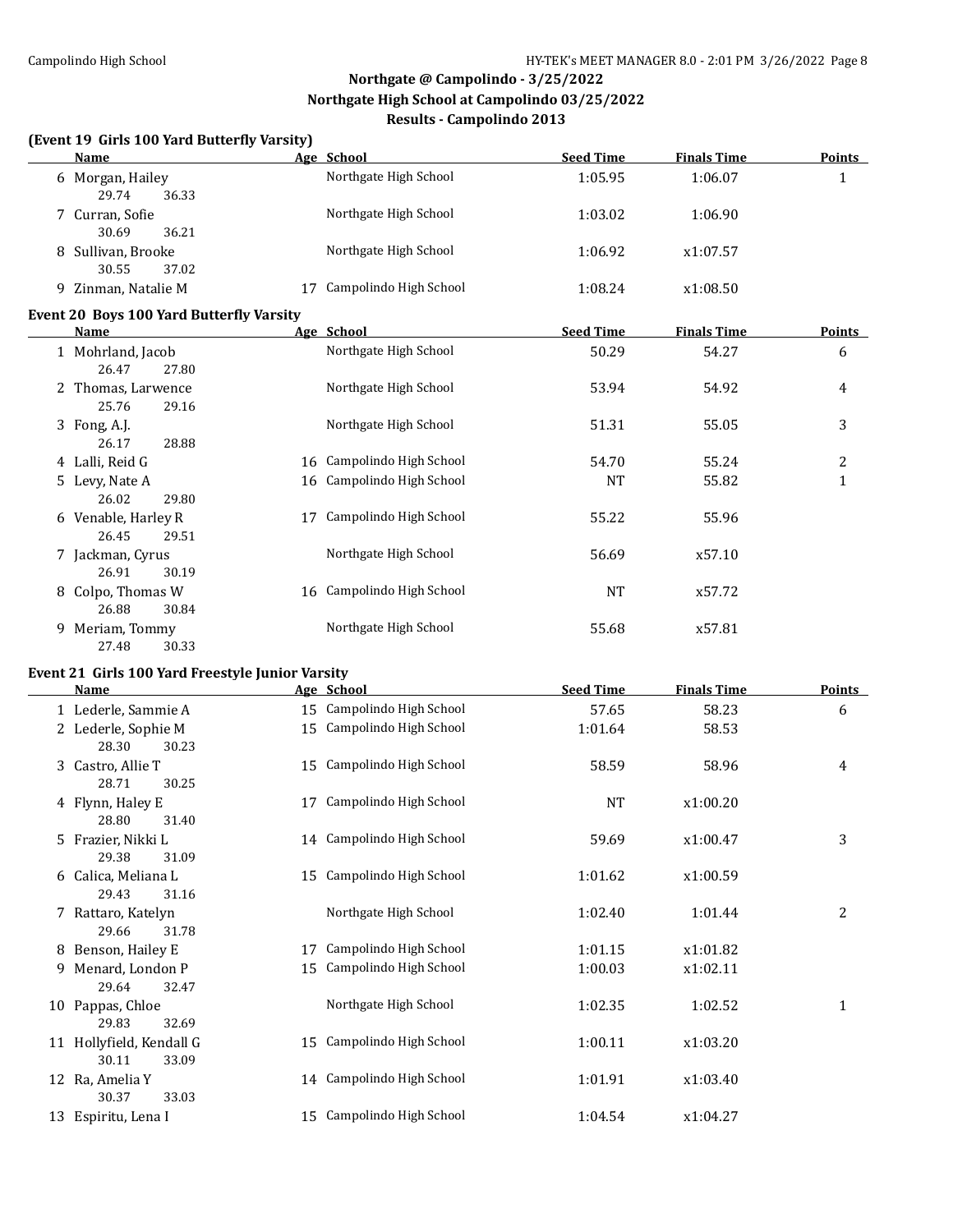#### **(Event 21 Girls 100 Yard Freestyle Junior Varsity)**

| <b>Name</b>                              |    | Age School                | <b>Seed Time</b> | <b>Finals Time</b> | <b>Points</b> |
|------------------------------------------|----|---------------------------|------------------|--------------------|---------------|
| 14 Croy, Josie<br>30.91<br>34.31         |    | Northgate High School     | 1:03.90          | 1:05.22            |               |
| *15 Castillo, Chloe                      |    | Northgate High School     | 1:05.91          | x1:05.70           |               |
| 31.08<br>34.62<br>*15 Schwartz, Maya C   |    | 15 Campolindo High School | 1:04.27          | x1:05.70           |               |
| 31.14<br>34.56<br>17 Litten, Elle        |    | Northgate High School     | 1:03.50          | x1:06.03           |               |
| 30.86<br>35.17<br>18 Moses, Sarah J      |    | 14 Campolindo High School | 1:07.65          | x1:06.17           |               |
| 31.73<br>34.44<br>19 Szanto, Maddy       |    | Northgate High School     | 1:08.05          | x1:07.76           |               |
| 32.95<br>34.81<br>20 Peterson, Anya M    |    | 16 Campolindo High School | <b>NT</b>        | x1:09.27           |               |
| 33.38<br>35.89<br>21 Stratford, Thea E   |    | 14 Campolindo High School | 1:11.51          | x1:10.46           |               |
| 32.82<br>37.64<br>22 Barambani, Isabella |    | Northgate High School     | 1:16.94          | x1:19.13           |               |
| 37.07<br>42.06                           |    |                           |                  |                    |               |
| 23 Chen, Zhen-An A<br>46.02<br>43.76     |    | 14 Campolindo High School | 1:31.92          | x1:29.78           |               |
| 24 Walker, Sasha<br>45.76<br>53.37       |    | Northgate High School     | 1:34.93          | x1:39.13           |               |
| 25 Ahmed, Rayahh                         | 19 | Northgate High School     | NT               | x1:42.34           |               |
| 26 Abbruzzi, Elena<br>49.08<br>55.00     |    | Northgate High School     | 1:46.13          | x1:44.08           |               |

### **Event 22 Boys 100 Yard Freestyle Junior Varsity**

|    | Name                                   |    | Age School                | <b>Seed Time</b> | <b>Finals Time</b> | <b>Points</b> |
|----|----------------------------------------|----|---------------------------|------------------|--------------------|---------------|
|    | 1 Vranesh, William J                   |    | 16 Campolindo High School | 57.24            | 53.00              |               |
|    | 2 Seo, Chris W                         |    | 15 Campolindo High School | 54.11            | 53.97              | 6             |
|    | 3 Montero, Joaquin E<br>26.81<br>28.21 |    | 15 Campolindo High School | 54.98            | 55.02              | 4             |
|    | 4 Acevedo, Dimitri<br>27.02<br>29.19   |    | Northgate High School     | 56.40            | 56.21              | 3             |
|    | 5 Vattuone, Dante J<br>27.22<br>29.24  |    | 15 Campolindo High School | 56.91            | x56.46             | 2             |
|    | 6 Bausley, Colin<br>26.86<br>29.77     |    | Northgate High School     | 58.58            | 56.63              | 1             |
|    | 7 Campbell, Fraser L<br>27.61<br>29.03 |    | 16 Campolindo High School | 56.95            | x56.64             |               |
| 8  | Samuel, Zayne<br>26.68<br>30.39        |    | Northgate High School     | 55.41            | 57.07              |               |
| 9  | Mak, Mason G<br>28.05<br>30.07         |    | 14 Campolindo High School | <b>NT</b>        | x58.12             |               |
| 10 | Bronson, Callen L<br>27.69<br>31.50    |    | 15 Campolindo High School | 58.66            | x59.19             |               |
|    | 11 Kim, Sean G<br>28.61<br>31.74       |    | 16 Campolindo High School | 1:02.44          | x1:00.35           |               |
| 12 | Sheehan, Max J<br>28.94<br>31.77       |    | 16 Campolindo High School | 57.86            | x1:00.71           |               |
| 13 | Clark, Aidan C<br>29.05<br>32.41       | 17 | Campolindo High School    | 1:01.69          | x1:01.46           |               |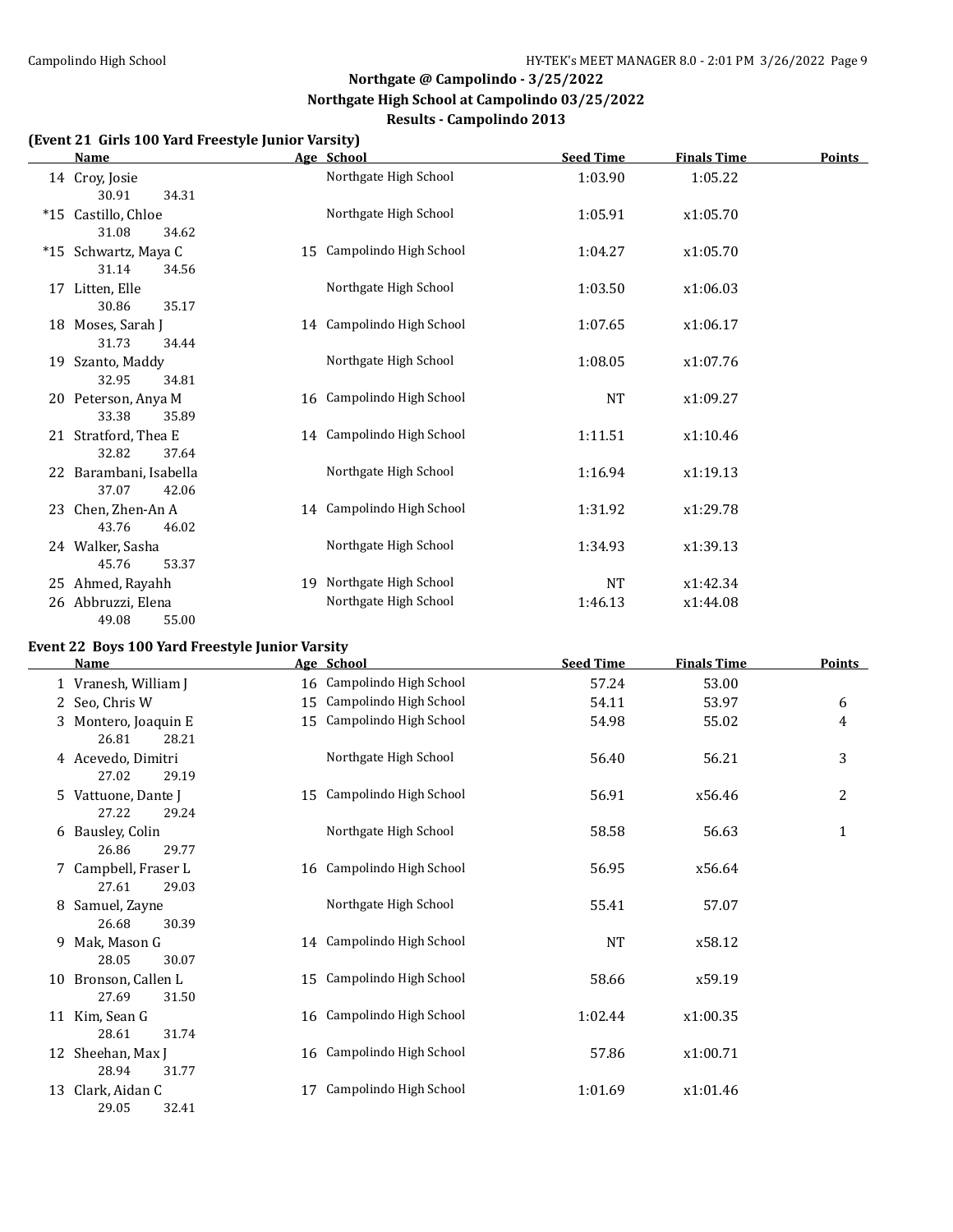#### **(Event 22 Boys 100 Yard Freestyle Junior Varsity)**

| Name                                | Age School                | <b>Seed Time</b> | <b>Finals Time</b> | <b>Points</b> |
|-------------------------------------|---------------------------|------------------|--------------------|---------------|
| 14 Puente, Owen<br>29.34<br>32.69   | Northgate High School     | 1:01.45          | x1:02.03           |               |
| 15 Paredes, Joey<br>29.63<br>32.90  | Northgate High School     | 1:01.84          | x1:02.53           |               |
| 16 Casipit, Kai K<br>37.63<br>41.37 | 15 Campolindo High School | 1:19.97          | x1:19.00           |               |

#### **Event 23 Girls 100 Yard Freestyle Varsity**

| <b>Name</b>                                 | Age School                | <b>Seed Time</b> | <b>Finals Time</b> | <b>Points</b>  |
|---------------------------------------------|---------------------------|------------------|--------------------|----------------|
| 1 Lund, Alyssa<br>25.85<br>27.17            | Northgate High School     | 51.64            | 53.02              | 6              |
| 2 Smith, Adriana K                          | 16 Campolindo High School | 52.46            | 53.15              | 4              |
| 3 Blackwell, Maddie M<br>26.18<br>27.78     | 15 Campolindo High School | 55.01            | 53.96              | 3              |
| 4 Roggensack, Sisi A<br>27.26<br>29.44      | 14 Campolindo High School | 56.48            | 56.70              | $\overline{2}$ |
| 5 Bove, Natalie H                           | 15 Campolindo High School | 58.50            | x57.40             |                |
| 6 Pieper, Ana E<br>27.78<br>30.92           | 16 Campolindo High School | 56.26            | x58.70             |                |
| 7 Lee, Noni<br>27.73<br>31.51               | Northgate High School     | 58.02            | 59.24              | $\mathbf{1}$   |
| 8 Rohrlick, Madison<br>28.29<br>31.39       | Northgate High School     | 57.76            | 59.68              |                |
| 9 Smith, Rylan H<br>29.13<br>31.00          | 17 Campolindo High School | 1:00.62          | x1:00.13           |                |
| 10 Fox, Abby<br>28.85<br>31.53              | Northgate High School     | 1:00.04          | x1:00.38           |                |
| 11 Dendinger, Anna R<br>29.03<br>31.67      | 17 Campolindo High School | 1:00.34          | x1:00.70           |                |
| 12 Resnick, Ashley A<br>29.17<br>31.65      | 17 Campolindo High School | 1:02.07          | x1:00.82           |                |
| 13 Jackman, Laila<br>29.68<br>31.36         | Northgate High School     | 1:01.96          | x1:01.04           |                |
| 14 Osborn, Lydia K                          | 17 Campolindo High School | 1:01.97          | x1:01.09           |                |
| 15 Weise, Sophia<br>28.96<br>32.48          | Northgate High School     | 59.13            | x1:01.44           |                |
| 16 Hansel, Maddy<br>29.40<br>32.22          | Northgate High School     | 1:01.30          | x1:01.62           |                |
| 17 Chandrasekaran, Geetha<br>30.08<br>31.78 | Northgate High School     | 1:05.41          | x1:01.86           |                |
| 18 Thompson, Georgia C<br>30.29<br>31.94    | 17 Campolindo High School | 1:02.64          | x1:02.23           |                |
| 19 Mitchell, Elizabeth<br>28.62<br>33.73    | Northgate High School     | 1:00.09          | x1:02.35           |                |
| 20 Roux, Kiera D<br>30.27<br>32.47          | 18 Campolindo High School | 1:00.78          | x1:02.74           |                |
| 21 Rasmussen, Reagan<br>29.82<br>32.95      | Northgate High School     | 1:02.83          | x1:02.77           |                |
| 22 Meriam, Emma<br>30.11<br>32.75           | Northgate High School     | 1:00.01          | x1:02.86           |                |
| 23 Charlton, Sophia M<br>29.99<br>32.88     | 17 Campolindo High School | 1:02.53          | x1:02.87           |                |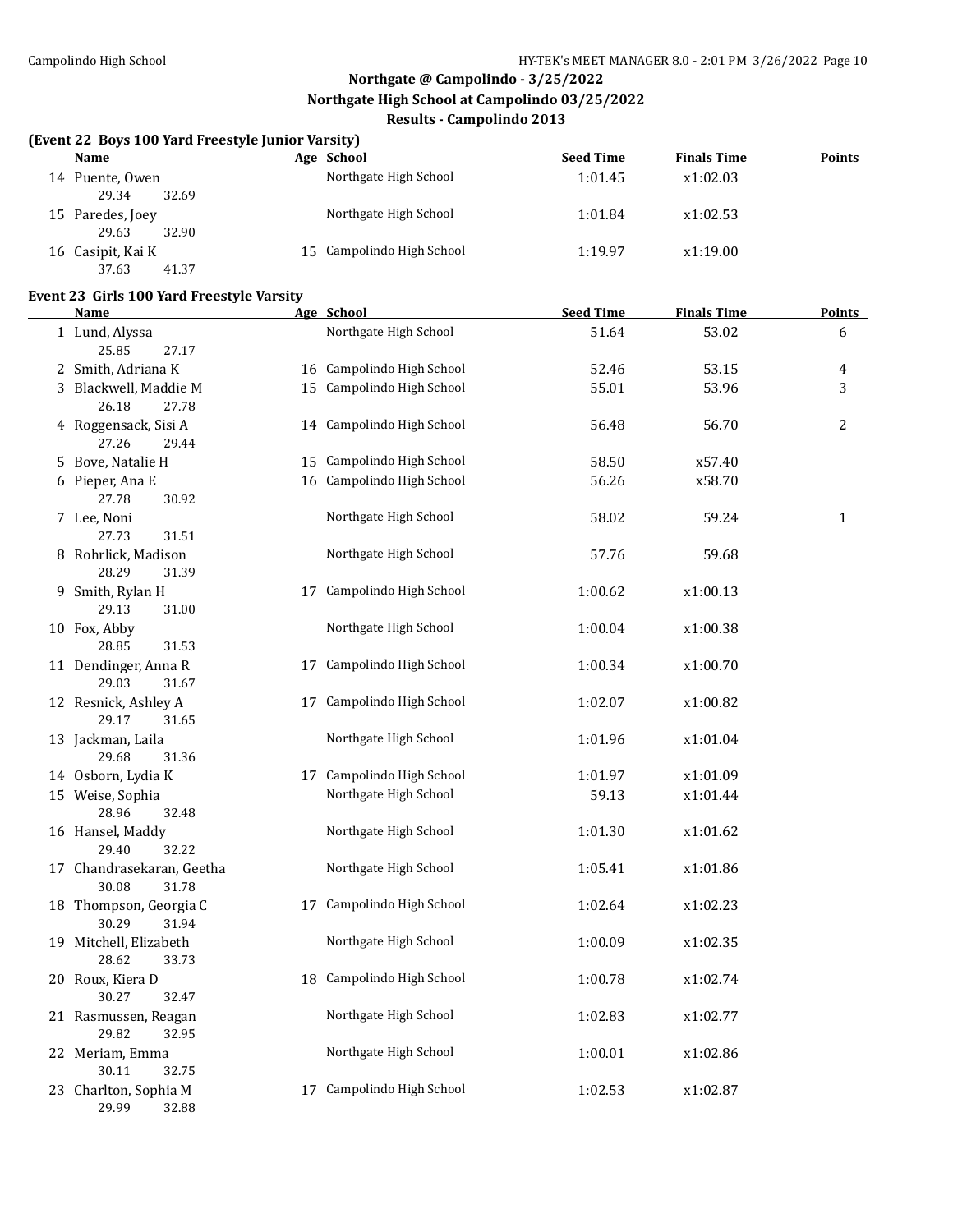### **(Event 23 Girls 100 Yard Freestyle Varsity) Name Age School Seed Time Finals Time Points** 24 Rorabaugh, Emma D 18 Campolindo High School 1:02.47 x1:03.36 30.23 33.13 25 Doggett, Mckenna Northgate High School 1:02.26 x1:03.77 30.25 33.52 **Event 24 Boys 100 Yard Freestyle Varsity Name Age School Seed Time Finals Time Points** 1 Hallett, Andrew **Northgate High School** 46.11 48.66 6 6 23.89 24.77 2 Richards, Tommy H 17 Campolindo High School 48.97 49.29 49.29 23.67 25.62 3 Ohare, Hayden R 15 Campolindo High School 51.00 50.61 3 24.51 26.10 4 Roesch, Grant H 17 Campolindo High School 50.64 50.77 2 24.69 26.08 5 Kengla, Kyle Northgate High School 47.76 50.88 1 24.56 26.32 6 Rego, Nate 18 Campolindo High School 52.13 x50.92 25.05 25.87 7 Chivers, Garrett M 15 Campolindo High School 52.20 x51.32 8 Lee, Ryan **Same School** School 50.17 52.55 25.40 27.15 9 Blatt, Ben G 18 Campolindo High School 56.10 x53.51 25.64 27.87 10 Dawson, Andrew **Northgate High School NT 354.14** NT  $\times$  54.14 25.66 28.48 11 Hirsch, Mark **Northgate High School** 51.31 x54.17 25.39 28.78 12 Gong, Mateo T 18 Campolindo High School 54.11 x54.50 25.96 28.54 13 Kengla, Ethan Northgate High School 51.80 x54.79 26.16 28.63

### **Event 25 Girls 500 Yard Freestyle Junior Varsity**

|   | Name                     |       |       | Age School                |                           |       |       | <b>Seed Time</b> |           | <b>Finals Time</b> | <b>Points</b> |
|---|--------------------------|-------|-------|---------------------------|---------------------------|-------|-------|------------------|-----------|--------------------|---------------|
|   | 1 Balassi, Siena G       |       |       |                           | 14 Campolindo High School |       |       | 5:56.67          |           | 5:56.02            | 6             |
|   | 2 Sullivan, Avery L      |       |       | 15 Campolindo High School |                           |       |       |                  | <b>NT</b> | 6:04.25            | 4             |
|   |                          |       |       |                           |                           |       |       | 3:39.73          |           |                    |               |
|   | 3 Martindale, Madeline A |       |       |                           | 14 Campolindo High School |       |       |                  | <b>NT</b> | 6:04.81            | 3             |
|   | 32.87                    | 35.78 | 37.04 | 37.67                     | 36.89                     | 36.69 | 38.19 | 38.08            |           |                    |               |
|   | 37.11                    | 34.49 |       |                           |                           |       |       |                  |           |                    |               |
| 4 | Dawson, Sophia           |       |       |                           | Northgate High School     |       |       |                  | <b>NT</b> | 6:12.94            | 2             |
|   | 33.82                    | 36.63 | 38.28 | 38.21                     | 37.80                     | 37.38 | 38.81 | 37.16            |           |                    |               |
|   | 39.67                    | 35.18 |       |                           |                           |       |       |                  |           |                    |               |
|   | 5 Yasinac, Jessica       |       |       |                           | Northgate High School     |       |       | 6:17.09          |           | 6:20.97            | 1             |
|   | 33.68                    | 37.09 | 37.74 | 38.73                     | 38.55                     | 39.01 | 40.03 | 39.41            |           |                    |               |
|   | 38.89                    | 37.84 |       |                           |                           |       |       |                  |           |                    |               |
| 6 | Krozek, Hazel H          |       |       |                           | 16 Campolindo High School |       |       |                  | NT        | x6:25.80           |               |
|   | 33.97                    | 37.49 | 39.81 | 40.36                     | 39.33                     | 39.14 | 39.89 | 39.28            |           |                    |               |
|   | 38.76                    | 37.77 |       |                           |                           |       |       |                  |           |                    |               |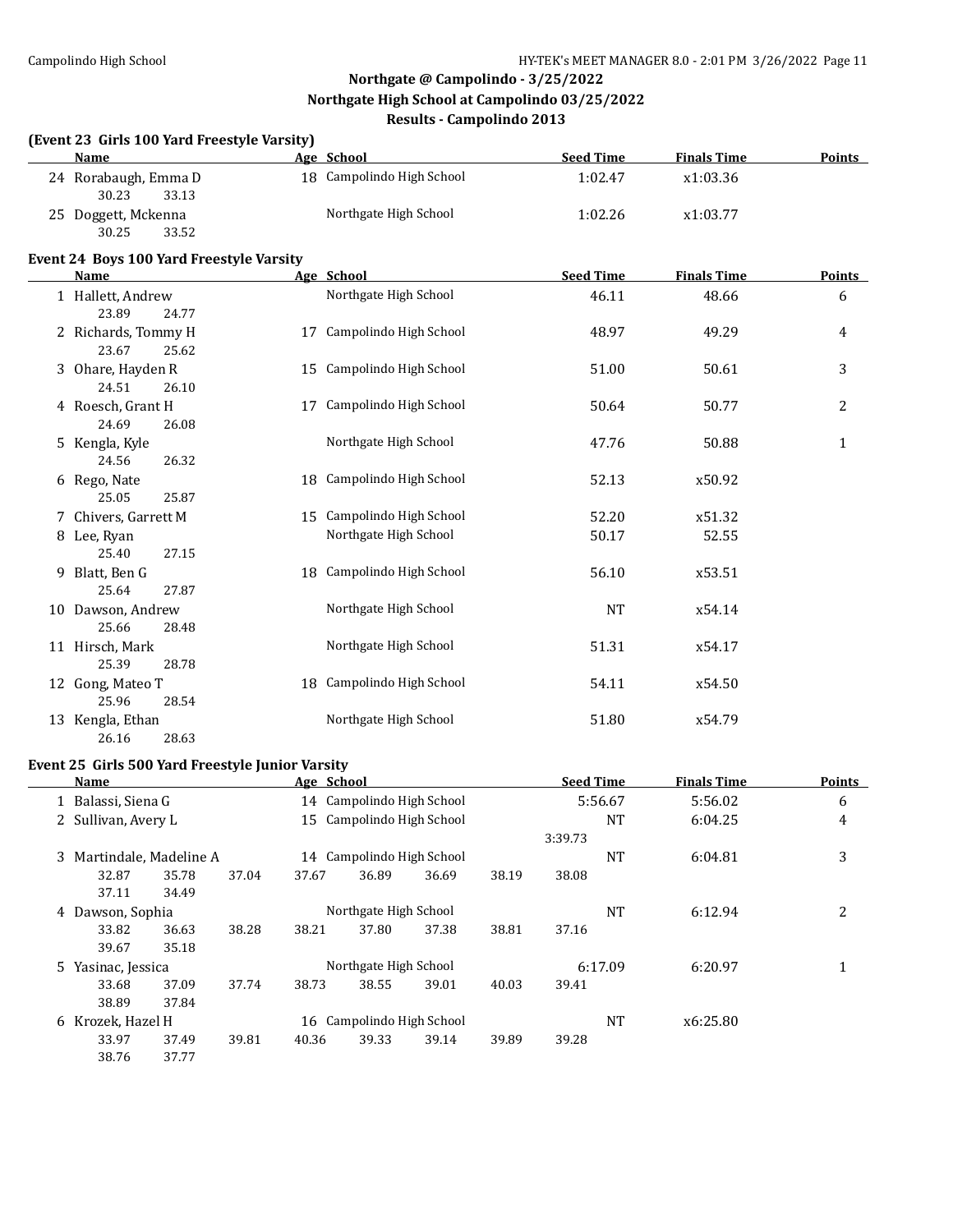#### **Event 26 Boys 500 Yard Freestyle Junior Varsity**

| Name                |                  |       | Age School            |                           |         |          | <b>Seed Time</b> | <b>Finals Time</b> | <b>Points</b> |
|---------------------|------------------|-------|-----------------------|---------------------------|---------|----------|------------------|--------------------|---------------|
| 1 Griffin, Connor   |                  |       |                       | Northgate High School     |         |          | 5:39.50          | 5:27.60            | 6             |
| 28.96               | 31.99            | 33.26 | 34.03                 | 33.85                     | 34.02   | 33.90    | 33.57            |                    |               |
| 32.38               | 31.64            |       |                       |                           |         |          |                  |                    |               |
| 2 Zhang, Bruce Y    |                  |       |                       | 15 Campolindo High School |         |          | NT               | 5:33.00            | 4             |
| 29.33               | 32.46            | 33.39 | 34.15                 | 33.44                     | 34.01   | 33.52    | 34.09            |                    |               |
| 34.04               | 34.57            |       |                       |                           |         |          |                  |                    |               |
|                     | 3 Sheehy, Robert |       |                       | Northgate High School     |         |          | 5:54.63          | 5:58.36            | 3             |
| 30.74               | 34.83            | 36.79 | 36.74                 | 37.17                     | 37.03   | 37.44    | 37.32            |                    |               |
| 36.85               | 33.45            |       |                       |                           |         |          |                  |                    |               |
| 4 Chenault, Aidan   |                  |       |                       | Northgate High School     |         |          | 6:14.79          | 6:02.27            | 2             |
| 29.79               | 34.50            | 35.97 | 37.17                 | 37.51                     | 38.06   | 37.61    | 38.14            |                    |               |
| 37.75               | 35.77            |       |                       |                           |         |          |                  |                    |               |
| 5 Arnold, Beckham T |                  |       | 15                    | Campolindo High School    |         |          | NT               | 6:10.71            | $\mathbf{1}$  |
| 6 Compton, Jimmy    |                  |       | Northgate High School |                           | 6:04.93 | x6:17.45 |                  |                    |               |
| 30.41               | 35.23            | 38.61 | 39.13                 | 39.54                     | 39.70   | 39.39    | 38.97            |                    |               |
| 39.37               | 37.10            |       |                       |                           |         |          |                  |                    |               |

#### **Event 27 Girls 500 Yard Freestyle Varsity**

| Name                  |                |       |                       | Age School                |       |         | <b>Seed Time</b> | <b>Finals Time</b> | <b>Points</b> |
|-----------------------|----------------|-------|-----------------------|---------------------------|-------|---------|------------------|--------------------|---------------|
| 1 Hawkins, Maggie E   |                |       |                       | 17 Campolindo High School |       |         | <b>NT</b>        | 5:23.79            | 6             |
| 30.06<br>32.22        | 32.62<br>30.78 | 33.92 | 33.68                 | 33.63                     | 33.22 | 32.28   | 31.38            |                    |               |
| 2 Baker, Clare C      |                |       |                       | 14 Campolindo High School |       |         | 5:32.89          | 5:24.29            | 4             |
| 30.54                 | 32.83          | 33.48 | 33.19                 | 32.70                     | 33.08 | 32.71   | 32.46            |                    |               |
| 32.51                 | 30.79          |       |                       |                           |       |         |                  |                    |               |
| 3 Wilkalis, Whitney R |                |       | 15                    | Campolindo High School    |       |         | NT               | 5:29.37            | 3             |
| 30.98                 | 33.44          | 33.47 | 33.63                 | 33.43                     | 33.55 | 33.31   | 33.40            |                    |               |
| 32.73                 | 31.43          |       |                       |                           |       |         |                  |                    |               |
| 4 Indrisano, Ariel R  |                |       |                       | 14 Campolindo High School |       |         | 5:32.78          | x5:31.15           |               |
| 5 Tuvshintugs, Oyu    |                |       |                       | Northgate High School     |       |         | 5:22.47          | 5:31.29            | 2             |
| 29.88                 | 32.29          | 32.98 | 33.38                 | 33.32                     | 33.51 | 33.90   | 33.98            |                    |               |
| 34.88                 | 33.17          |       |                       |                           |       |         |                  |                    |               |
| 6 Healy, Lauren G     |                |       | 17                    | Campolindo High School    |       |         | 5:46.94          | x5:48.03           |               |
| 31.37                 | 33.82          | 34.60 | 35.09                 | 35.29                     | 35.60 | 35.88   | 35.69            |                    |               |
| 35.64                 | 35.05          |       |                       |                           |       |         |                  |                    |               |
| 7 Kohlmeyer, Jasmine  |                |       | Northgate High School |                           |       | 5:41.53 | 5:50.00          |                    |               |
| 31.99                 | 34.12          | 34.91 | 35.40                 | 35.46                     | 35.88 | 35.89   | 35.86            |                    |               |
| 35.52                 | 34.97          |       |                       |                           |       |         |                  |                    |               |

### **Event 28 Boys 500 Yard Freestyle Varsity**

| <b>Name</b>       |       |       | Age School |                           |       |       | <b>Seed Time</b>   | <b>Finals Time</b> | <b>Points</b> |
|-------------------|-------|-------|------------|---------------------------|-------|-------|--------------------|--------------------|---------------|
| 1 Wendler, Mason  |       |       |            | Northgate High School     |       |       | 4:44.29<br>4:45.56 |                    | 6             |
| 26.78             | 28.84 | 28.79 | 28.94      | 28.96                     | 28.52 | 28.83 | 29.34              |                    |               |
| 29.25             | 27.31 |       |            |                           |       |       |                    |                    |               |
| 2 Barck, Henrik N |       |       | 17         | Campolindo High School    |       |       | 5:00.00            | 4:56.37            | 4             |
| 3 Crouch, Brody H |       |       |            | 18 Campolindo High School |       |       | 5:04.31            | 5:06.99            | 3             |
| 27.51             | 29.81 | 30.60 | 31.35      | 31.22                     | 31.52 | 31.66 | 31.53              |                    |               |
| 31.66             | 30.13 |       |            |                           |       |       |                    |                    |               |
| 4 King, Dylan M   |       |       |            | 15 Campolindo High School |       |       | 5:05.78            | 5:10.60            | າ             |
| 28.18             | 31.00 | 32.44 | 32.42      | 32.19                     | 32.03 | 31.76 | 31.16              |                    |               |
| 30.32             | 29.10 |       |            |                           |       |       |                    |                    |               |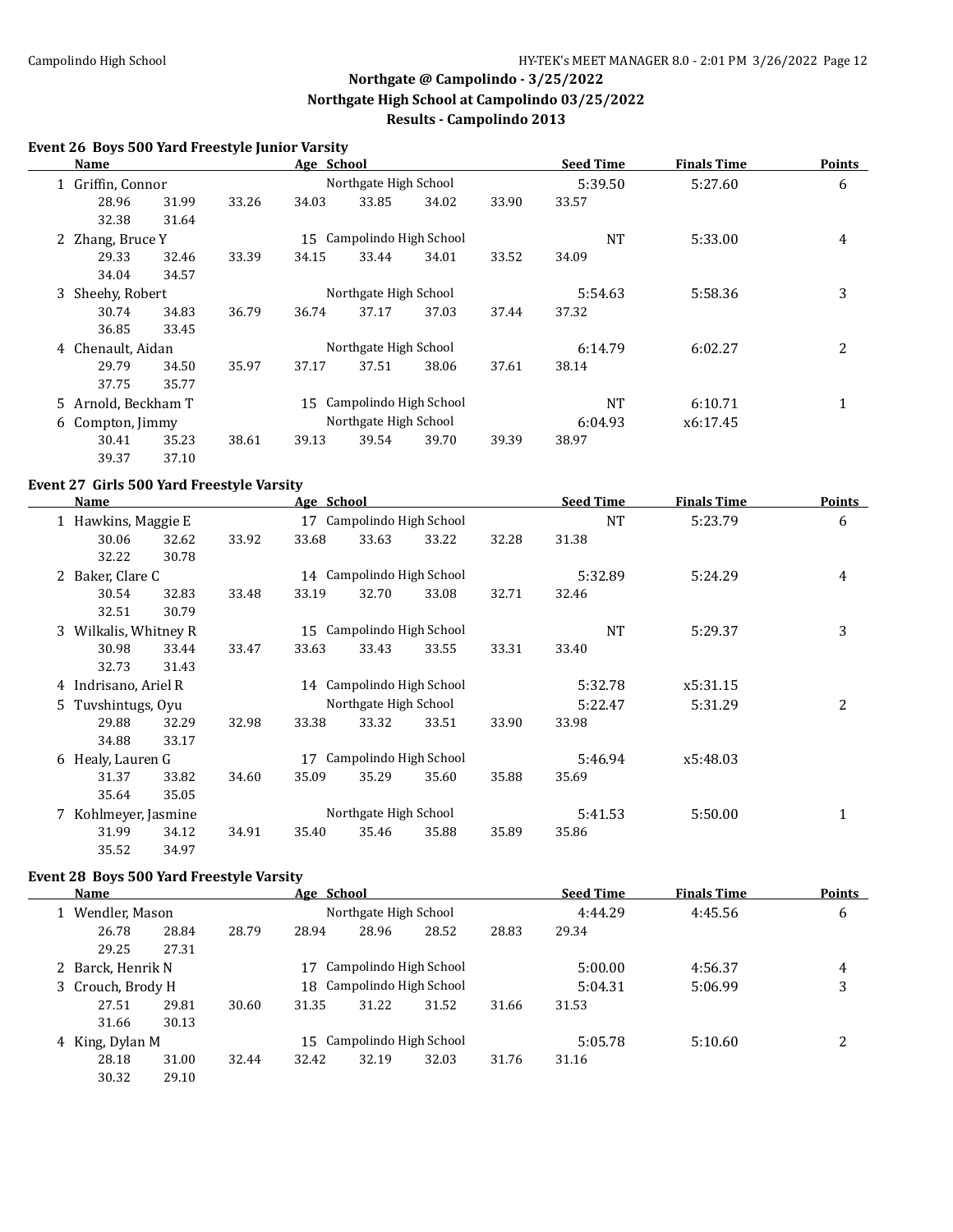$\overline{\phantom{0}}$ 

# **Northgate @ Campolindo - 3/25/2022 Northgate High School at Campolindo 03/25/2022 Results - Campolindo 2013**

#### **(Event 28 Boys 500 Yard Freestyle Varsity)**

|   | Name               |       |       | Age School            |                           |           |          | <b>Seed Time</b> | <b>Finals Time</b> | <b>Points</b> |
|---|--------------------|-------|-------|-----------------------|---------------------------|-----------|----------|------------------|--------------------|---------------|
|   | 5 Fleming, Caleb L |       |       |                       | 17 Campolindo High School |           |          | 5:12.48          | x5:12.87           |               |
|   | 28.63              | 31.56 | 32.28 | 32.67                 | 32.89                     | 32.83     | 32.41    | 30.59            |                    |               |
|   | 30.13              | 28.88 |       |                       |                           |           |          |                  |                    |               |
|   | 6 Chu, Michael P   |       |       |                       | 15 Campolindo High School |           |          | 5:08.35          | x5:18.55           |               |
|   | 28.06              | 31.51 | 32.04 | 32.81                 | 33.22                     | 33.05     | 33.19    | 33.18            |                    |               |
|   | 30.54              | 30.95 |       |                       |                           |           |          |                  |                    |               |
|   | 7 Cannon, Brady    |       |       |                       | Northgate High School     |           |          | NT               | 5:20.27            | $\mathbf{1}$  |
|   | 28.32              | 31.99 | 33.11 | 32.76                 | 32.75                     | 32.58     | 31.98    | 32.28            |                    |               |
|   | 32.63              | 31.87 |       |                       |                           |           |          |                  |                    |               |
|   | 8 Parker, Colin    |       |       |                       | Northgate High School     |           |          | 5:08.06          | 5:22.33            |               |
|   | 28.45              | 31.14 | 32.16 | 32.73                 | 32.76                     | 32.98     | 33.70    | 33.87            |                    |               |
|   | 32.99              | 31.55 |       |                       |                           |           |          |                  |                    |               |
| 9 | Moreland, Kyle     |       |       |                       | Northgate High School     |           |          | <b>NT</b>        | x5:25.91           |               |
|   | 28.14              | 31.48 | 32.91 | 33.40                 | 33.54                     | 33.82     | 33.96    | 34.01            |                    |               |
|   | 33.49              | 31.16 |       |                       |                           |           |          |                  |                    |               |
|   | 10 Jackman, Cyrus  |       |       | Northgate High School |                           | <b>NT</b> | x5:37.93 |                  |                    |               |
|   | 28.29              | 32.15 | 33.38 | 34.57                 | 34.29                     | 33.64     | 35.57    | 35.24            |                    |               |
|   | 35.73              | 35.07 |       |                       |                           |           |          |                  |                    |               |

# **Event 29 Girls 200 Yard Freestyle Relay Junior Varsity**

| Team                         |                                                      |       | Relay                    | <b>Seed Time</b>         | <b>Finals Time</b>      | <b>Points</b> |
|------------------------------|------------------------------------------------------|-------|--------------------------|--------------------------|-------------------------|---------------|
| 1 Campolindo High School     |                                                      |       | A                        | 1:49.67                  | 1:49.36                 | 8             |
| 1) Hollyfield, Kendall G 15  |                                                      |       | 2) Lederle, Sophie M 15  | 3) Frazier, Sammy G 14   | 4) Frazier, Nikki L 14  |               |
| 2 Campolindo High School     |                                                      |       | B                        | 1:50.35                  | 1:52.14                 | 4             |
| 1) Martindale, Madeline A 14 |                                                      |       | 2) Benson, Hailey E 17   | 3) Sullivan, Avery L 15  | 4) Lederle, Sammie A 15 |               |
| 28.25                        | 28.73                                                | 28.22 | 26.94                    |                          |                         |               |
| 3 Campolindo High School     |                                                      |       | D                        | 1:56.94                  | x1:58.11                |               |
| 1) Krozek, Hazel H 16        |                                                      |       | 2) Wilson, Tessa R 16    | 3) Markey, Fiona R 14    | 4) Ra, Amelia Y 14      |               |
| 29.02                        | 29.99                                                | 30.04 | 29.06                    |                          |                         |               |
| 4 Campolindo High School     |                                                      |       | C                        | 1:54.06                  | x1:58.27                |               |
| 1) Jia, Marilyn 14           |                                                      |       | 2) McCarthy, Vivi C 15   | 3) Bearce, Tabi I 14     | 4) Flynn, Haley E 17    |               |
| 34.49                        | 27.86                                                | 28.59 | 27.33                    |                          |                         |               |
| 5 Northgate High School      |                                                      |       | A                        | 1:57.27                  | 1:59.35                 | 2             |
| 1) Croy, Josie               |                                                      |       | 2) Litten, Elle          | 3) Kress, Makenna        | 4) Wood, Mia            |               |
| 29.73                        | 29.70                                                | 33.05 | 26.87                    |                          |                         |               |
| 6 Northgate High School      |                                                      |       | B                        | 2:04.28                  | 2:02.57                 |               |
| 1) Anderson, Madison         |                                                      |       | 2) Castillo, Chloe       | 3) Szanto, Maddy         | 4) Summers, Makaela     |               |
| 31.94                        | 29.86                                                | 30.56 | 30.21                    |                          |                         |               |
|                              | E<br>7 Campolindo High School<br>2:09.58<br>x2:11.12 |       |                          |                          |                         |               |
| 1) Campbell, Erin V 14       |                                                      |       | 2) Vojta, Catherine M 17 | 3) Marshall, Elliot K 15 | 4) Stratford, Thea E 14 |               |
| 32.40                        | 34.85                                                | 33.11 | 30.76                    |                          |                         |               |

## **Event 30 Boys 200 Yard Freestyle Relay Junior Varsity**

|  | <b>Team</b>                                                                  |       |                    | Relav                   | <b>Seed Time</b>        | <b>Finals Time</b>         | <b>Points</b> |  |
|--|------------------------------------------------------------------------------|-------|--------------------|-------------------------|-------------------------|----------------------------|---------------|--|
|  | 1 Campolindo High School                                                     |       |                    | A                       | 1:39.52                 | 1:39.46                    | 8             |  |
|  | 1) Montero, Joaquin E 15                                                     |       |                    | 2) Vattuone, Dante J 15 | 3) Seo, Chris W 15      | 4) Campbell, Fraser L 16   |               |  |
|  | 2 Campolindo High School                                                     |       |                    | В                       | 1:42.17                 | 1:42.17                    | 4             |  |
|  | 1) Cattell, Thatcher S 15                                                    |       |                    | 2) Mak, Mason G 14      | 3) Arnold, Beckham T 15 | 4) Tzorbatzakis, Niko M 14 |               |  |
|  | 25.56                                                                        | 24.83 | 27.62              | 24.16                   |                         |                            |               |  |
|  | 3 Northgate High School<br>1) Slattengren, Thomas<br>26.20<br>24.54<br>26.61 |       |                    | В                       | 1:42.64                 | 1:42.38                    | 2             |  |
|  |                                                                              |       | 2) Chenault, Aidan |                         | 3) Goh, Ephrem          | 4) Louie, Cole             |               |  |
|  |                                                                              |       | 25.03              |                         |                         |                            |               |  |
|  |                                                                              |       |                    |                         |                         |                            |               |  |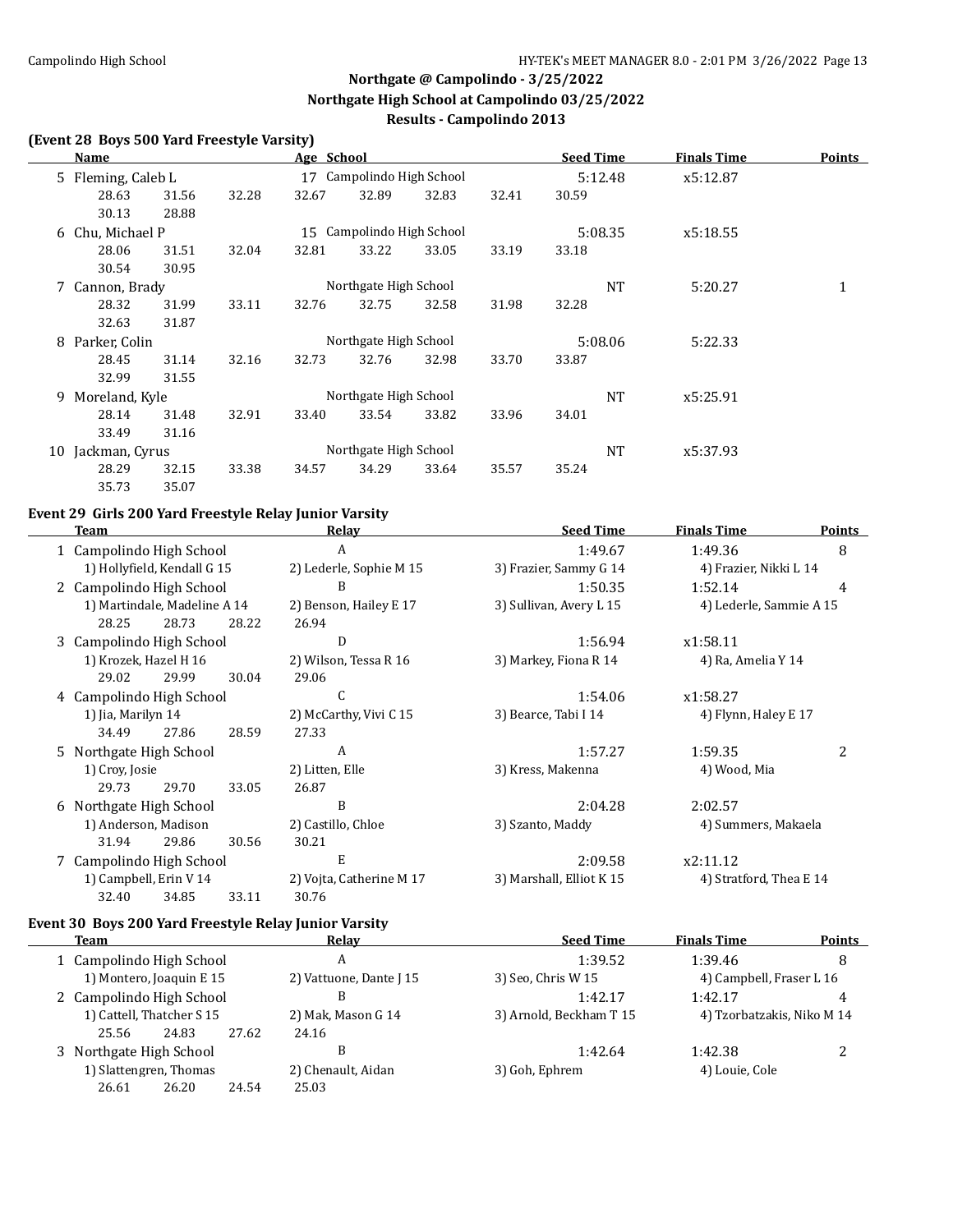### **Northgate @ Campolindo - 3/25/2022**

**Northgate High School at Campolindo 03/25/2022**

### **Results - Campolindo 2013**

# **(Event 30 Boys 200 Yard Freestyle Relay Junior Varsity)**

32.34 34.35

| (Event 50 Doys 200 Taru Preestyle Nelay Junior Varsity)<br><b>Team</b> | Relay                      | <b>Seed Time</b>        | <b>Finals Time</b>        | <b>Points</b> |
|------------------------------------------------------------------------|----------------------------|-------------------------|---------------------------|---------------|
| 4 Northgate High School                                                | A                          | 1:37.32                 | 1:45.09                   |               |
| 1) Samuel, Zayne                                                       | 2) Bausley, Colin          | 3) Paredes, Joey        | 4) Acevedo, Dimitri       |               |
| 25.60<br>26.05<br>28.09                                                | 25.35                      |                         |                           |               |
| 5 Campolindo High School                                               | ${\bf D}$                  | 1:47.95                 | x1:47.12                  |               |
| 1) Park, Eugene K 16                                                   | 2) Felson, Dylan S 14      | 3) Pahnke, Jack M 14    | 4) Kim, Sean G 16         |               |
| 26.86<br>26.78<br>27.66                                                | 25.82                      |                         |                           |               |
| 6 Campolindo High School                                               | C                          | 1:45.10                 | x1:48.51                  |               |
| 1) Bronson, Callen L 15                                                | 2) Pahnke, Max D 14        | 3) Barash, Will W 16    | 4) Sheehan, Max J 16      |               |
| 27.16<br>26.87<br>27.56                                                | 26.92                      |                         |                           |               |
| Event 31 Girls 200 Yard Freestyle Relay Varsity                        |                            |                         |                           |               |
| <b>Team</b>                                                            | Relay                      | <b>Seed Time</b>        | <b>Finals Time</b>        | <b>Points</b> |
| 1 Campolindo High School                                               | $\boldsymbol{A}$           | 1:40.00                 | 1:41.37                   | 8             |
| 1) Blackwell, Maddie M 15                                              | 2) Hawkins, Maggie E 17    | 3) Fok, Lexi L 18       | 4) van Meines, Amber E 18 |               |
| 2 Northgate High School                                                | $\boldsymbol{A}$           | 1:40.19                 | 1:41.84                   | 4             |
| 1) Struempf, Lily                                                      | 2) Lee, Noni               | 3) Welsh, Sydney        | 4) Lund, Alyssa           |               |
| 24.98<br>26.60<br>26.11                                                | 24.15                      |                         |                           |               |
| 3 Campolindo High School                                               | B                          | 1:51.00                 | 1:47.54                   | 2             |
| 1) Baker, Clare C 14                                                   | 2) Pieper, Ana E 16        | 3) Healy, Lauren G 17   | 4) Indrisano, Ariel R 14  |               |
| 27.39<br>27.62<br>26.37                                                | 26.16                      |                         |                           |               |
| 4 Northgate High School                                                | $\mathsf{C}$               | 1:48.64                 | 1:50.73                   |               |
| 1) Meriam, Emma                                                        | 2) Kannan, Nikki           | 3) Weise, Sophia        | 4) Hansel, Maddy          |               |
| 28.60<br>27.32<br>27.50                                                | 27.31                      |                         |                           |               |
| 5 Northgate High School                                                | B                          | 1:45.77                 | x1:50.99                  |               |
| 1) Sullivan, Brooke                                                    | 2) Chekurova, Vlada        | 3) Tuvshintugs, Oyu     | 4) Rohrlick, Madison      |               |
| 27.95<br>28.61<br>26.77                                                | 27.66                      |                         |                           |               |
| 6 Campolindo High School                                               | $\mathsf{C}$               | 1:55.00                 | x1:53.86                  |               |
| 1) Osborn, Lydia K 17                                                  | 2) Roux, Kiera D 18        | 3) Rorabaugh, Emma D 18 | 4) Charlton, Sophia M 17  |               |
| Event 32 Boys 200 Yard Freestyle Relay Varsity                         |                            |                         |                           |               |
| Team                                                                   | <u>Relav</u>               | <b>Seed Time</b>        | <b>Finals Time</b>        | <b>Points</b> |
| 1 Northgate High School                                                | A                          | 1:25.50                 | 1:28.37                   | 8             |
| 1) Fong, A.J.                                                          | 2) McMillan, Scott         | 3) Kengla, Kyle         | 4) Hallett, Andrew        |               |
| 22.66<br>21.74<br>22.05                                                | 21.92                      |                         |                           |               |
| 2 Campolindo High School                                               | $\boldsymbol{A}$           | 1:29.80                 | 1:30.51                   | 4             |
| 1) Yavuzer-Judd, Theoden 17                                            | 2) Rego, Nate 18           | 3) Younger, Owen C 18   | 4) Richards, Tommy H 17   |               |
| 3 Campolindo High School                                               | B                          | 1:35.00                 | 1:34.31                   | 2             |
| 1) Lalli, Reid G 16                                                    | 2) Fleming, Caleb L 17     | 3) Colpo, Thomas W 16   | 4) Roesch, Grant H 17     |               |
| 23.50<br>23.47<br>22.75                                                | 24.59                      |                         |                           |               |
| 4 Northgate High School                                                | B                          | 1:32.86                 | 1:35.32                   |               |
| 1) Hirsch, Mark                                                        | 2) Kengla, Ethan           | 3) Cannon, Brady        | 4) Thomas, Larwence       |               |
| 24.27<br>24.18<br>23.35                                                | 23.52                      |                         |                           |               |
| 5 Northgate High School                                                | $\mathsf C$                | <b>NT</b>               | x1:39.02                  |               |
| 1) Golan, Dylan<br>24.84                                               | 2) Dawson, Andrew<br>24.71 | 3) Pignotti, Kai        | 4) Jackman, Cyrus         |               |
| 24.75<br>24.72                                                         |                            |                         |                           |               |
| Event 33 Girls 100 Yard Backstroke Junior Varsity<br>Name              | Age School                 | <b>Seed Time</b>        | <b>Finals Time</b>        | <b>Points</b> |
|                                                                        | 14 Campolindo High School  | 1:03.91                 | 1:03.12                   |               |
| 1 Mendiola, Jewel O                                                    | 15 Campolindo High School  |                         |                           | 6             |
| 2 Lim, Mina N<br>31.02<br>34.01                                        |                            | <b>NT</b>               | 1:05.03                   |               |
| 3 Castro, Allie T                                                      | 15 Campolindo High School  | 1:07.00                 | 1:06.69                   |               |
|                                                                        |                            |                         |                           | 4             |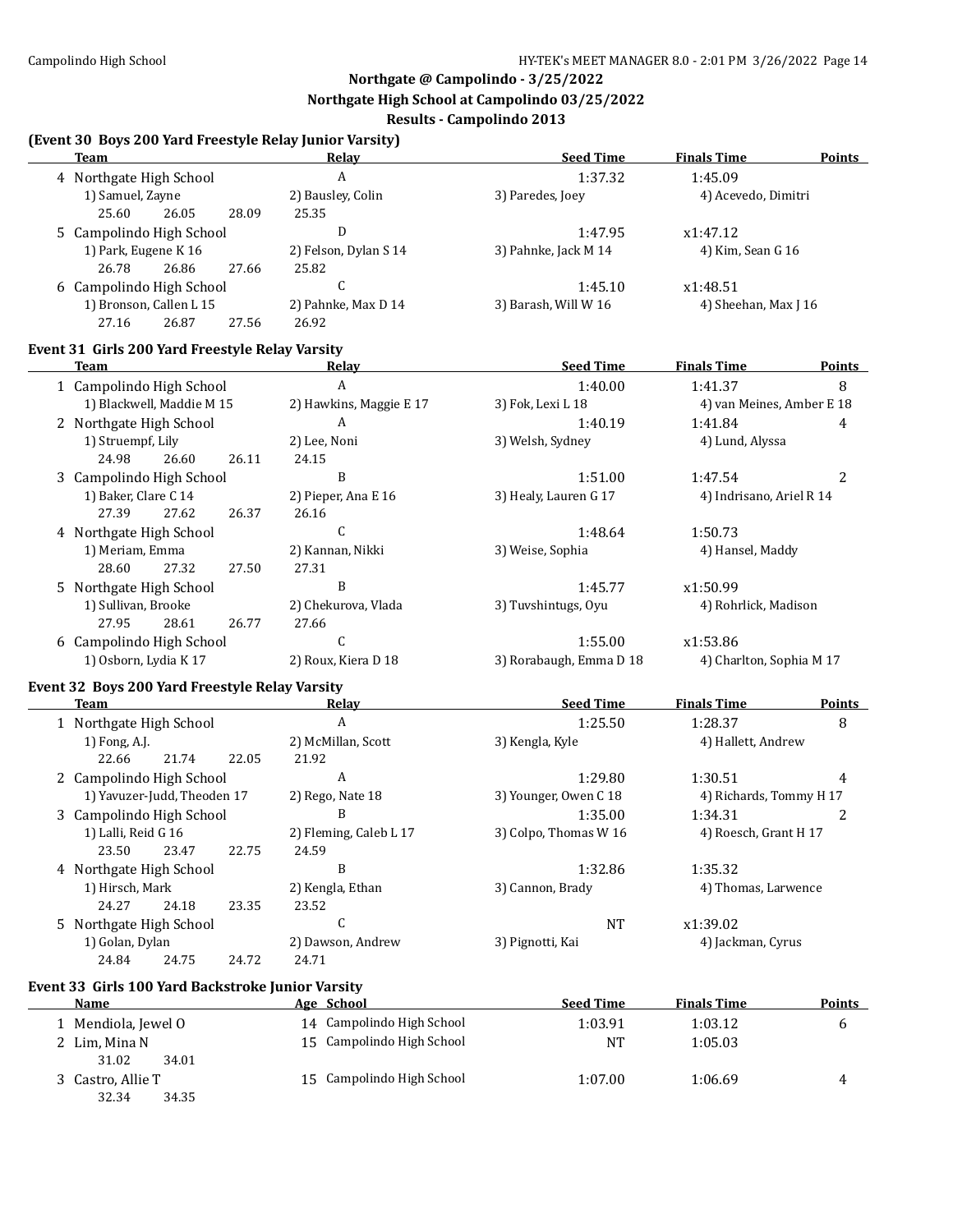### **(Event 33 Girls 100 Yard Backstroke Junior Varsity)**

| <b>Name</b>                                              |    | Age School                | <b>Seed Time</b> | <b>Finals Time</b> | <b>Points</b> |
|----------------------------------------------------------|----|---------------------------|------------------|--------------------|---------------|
| 4 Gafni, Grace C<br>34.00<br>35.46                       |    | 15 Campolindo High School | 1:09.70          | x1:09.46           | 3             |
| 5 Stratford, Bella B                                     |    | 15 Campolindo High School | 1:09.77          | x1:09.79           |               |
| 6 Flynn, Haley E<br>34.26<br>35.59                       |    | 17 Campolindo High School | 1:07.10          | x1:09.85           |               |
| 7 Jia, Marilyn<br>33.14<br>36.80                         |    | 14 Campolindo High School | 1:10.55          | x1:09.94           |               |
| 8 Menard, London P<br>34.07<br>37.07                     |    | 15 Campolindo High School | 1:07.31          | x1:11.14           |               |
| 9 Weitl, Kaitlin<br>34.86<br>37.24                       |    | Northgate High School     | 1:12.40          | 1:12.10            | 2             |
| 10 Bernstein, Emma<br>34.73<br>37.70                     |    | Northgate High School     | 1:10.80          | 1:12.43            | $\mathbf{1}$  |
| 11 Zhang, Sydney A<br>35.08<br>37.83                     | 17 | Campolindo High School    | <b>NT</b>        | x1:12.91           |               |
| 12 Chiu, Jerlene<br>36.92<br>40.57                       |    | Northgate High School     | 1:17.07          | 1:17.49            |               |
| 13 Friedman, Lili<br>37.13<br>40.96                      |    | Northgate High School     | 1:17.21          | x1:18.09           |               |
| 14 Thompson, Olivia F<br>38.30<br>39.80                  |    | 15 Campolindo High School | 1:18.25          | x1:18.10           |               |
| 15 Wood, Elyse<br>38.84<br>40.93                         |    | Northgate High School     | 1:20.55          | x1:19.77           |               |
|                                                          |    |                           |                  |                    |               |
| Event 34 Boys 100 Yard Backstroke Junior Varsity<br>Name |    | Age School                | <b>Seed Time</b> | <b>Finals Time</b> | <b>Points</b> |
| 1 Seo, Chris W                                           |    | 15 Campolindo High School | 1:02.82          | 1:03.37            | 6             |
| 2 Tzorbatzakis, Niko M<br>31.76<br>34.09                 |    | 14 Campolindo High School | 1:04.90          | 1:05.85            | 4             |
| 3 Mak, Mason G<br>33.27<br>34.94                         |    | 14 Campolindo High School | 1:06.77          | 1:08.21            | 3             |
| 4 Bausley, Colin<br>35.97<br>39.12                       |    | Northgate High School     | 1:15.10          | 1:15.09            | 2             |
| Event 35 Girls 100 Yard Backstroke Varsity               |    |                           |                  |                    |               |
| Name                                                     |    | Age School                | <b>Seed Time</b> | <b>Finals Time</b> | <b>Points</b> |
| 1 Smith, Adriana K                                       |    | 16 Campolindo High School | 56.00            | 56.25              | 6             |
| 2 Struempf, Lily<br>28.56<br>29.63                       |    | Northgate High School     | 57.76            | 58.19              | 4             |
| 3 Chan, Cady<br>29.61<br>31.41                           |    | Northgate High School     | 1:00.95          | 1:01.02            | 3             |
| 4 van Meines, Amber E<br>30.10<br>31.05                  | 18 | Campolindo High School    | 1:03.00          | 1:01.15            | 2             |
| 5 Bove, Natalie H<br>31.62<br>33.37                      | 15 | Campolindo High School    | 1:02.80          | 1:04.99            | $\mathbf{1}$  |
| 6 Stambaugh, Regan A<br>31.86<br>33.14                   | 18 | Campolindo High School    | 1:04.12          | x1:05.00           |               |
| 7 Roggensack, Clara L<br>32.07<br>34.13                  | 16 | Campolindo High School    | 1:05.60          | x1:06.20           |               |
| 8 Joyce, Delaney L                                       |    | 15 Campolindo High School | 1:06.51          | x1:06.64           |               |
| 9 Mohrland, Claire<br>32.89<br>35.14                     |    | Northgate High School     | 1:06.19          | 1:08.03            |               |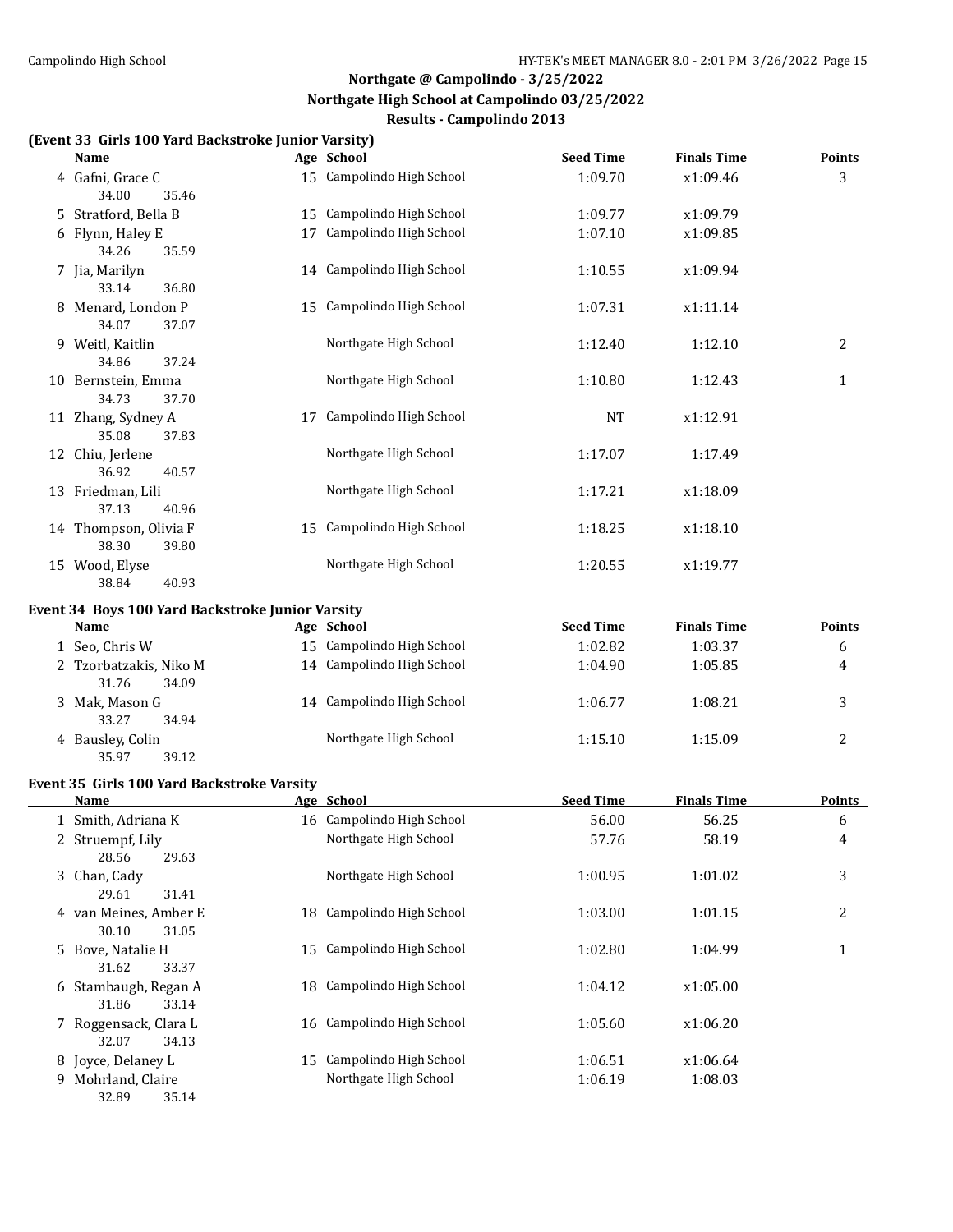$\overline{a}$ 

# **Northgate @ Campolindo - 3/25/2022 Northgate High School at Campolindo 03/25/2022 Results - Campolindo 2013**

#### **(Event 35 Girls 100 Yard Backstroke Varsity)**

| Name                                        | Age School                   | <b>Seed Time</b> | <b>Finals Time</b> | <b>Points</b> |
|---------------------------------------------|------------------------------|------------------|--------------------|---------------|
| 10 Chandrasekaran, Geetha<br>35.20<br>33.63 | Northgate High School        | 1:08.14          | x1:08.83           |               |
| Morgan, Hailey<br>11<br>34.21<br>36.24      | Northgate High School        | 1:09.49          | x1:10.45           |               |
| 12 Zinman, Natalie M<br>35.28<br>37.49      | Campolindo High School<br>17 | <b>NT</b>        | x1:12.77           |               |
| 13 O'Sullivan, Caroline<br>36.12<br>37.73   | Northgate High School        | 1:14.65          | x1:13.85           |               |

### **Event 36 Boys 100 Yard Backstroke Varsity**

|   | Name                                   | Age School                   | <b>Seed Time</b> | <b>Finals Time</b> | <b>Points</b> |
|---|----------------------------------------|------------------------------|------------------|--------------------|---------------|
|   | McMillan, Scott<br>26.45<br>28.55      | Northgate High School        | 53.96            | 55.00              | 6             |
|   | 2 Chivers, Garrett M<br>27.15<br>28.51 | Campolindo High School<br>15 | 56.93            | 55.66              | 4             |
|   | 3 Temkin, West J<br>28.81<br>30.23     | Campolindo High School<br>18 | 59.90            | 59.04              | 3             |
|   | 4 Venable, Harley R<br>28.86<br>30.27  | Campolindo High School<br>17 | 58.79            | 59.13              | 2             |
|   | 5 Manuel, Michael<br>29.18<br>30.77    | Northgate High School        | 58.40            | 59.95              | 1             |
|   | 6 Flora, Kyle<br>31.29<br>30.53        | Northgate High School        | 1:00.35          | 1:01.82            |               |
| 7 | Sonoda, Evan<br>30.21<br>32.54         | Northgate High School        | 1:04.28          | x1:02.75           |               |
| 8 | Pignotti, Kai<br>30.39<br>32.96        | Northgate High School        | 1:03.18          | x1:03.35           |               |

# **Event 37 Girls 100 Yard Breaststroke Junior Varsity**

|    | Name                 | Age School                | <b>Seed Time</b> | <b>Finals Time</b> | <b>Points</b> |
|----|----------------------|---------------------------|------------------|--------------------|---------------|
|    | 1 Koplan, Gwen S     | 15 Campolindo High School | 1:16.40          | 1:15.26            | 6             |
|    | 2 Summers, Makaela   | Northgate High School     | 1:18.67          | 1:19.03            | 4             |
|    | 36.51<br>42.52       |                           |                  |                    |               |
|    | 3 Wilson, Tessa R    | 16 Campolindo High School | 1:18.93          | 1:19.72            | 3             |
|    | 36.84<br>42.88       |                           |                  |                    |               |
|    | 4 DeLuca, Mia K      | 16 Campolindo High School | 1:19.18          | 1:19.99            | 2             |
|    | 38.54<br>41.45       |                           |                  |                    |               |
|    | 5 Szanto, Maddy      | Northgate High School     | 1:20.01          | 1:21.48            | $\mathbf{1}$  |
|    | 38.18<br>43.30       |                           |                  |                    |               |
|    | 6 Gregory, Harriet G | 14 Campolindo High School | 1:27.06          | x1:26.84           |               |
|    | 41.09<br>45.75       |                           |                  |                    |               |
|    | 7 Kress, Makenna     | Northgate High School     | <b>NT</b>        | 1:27.96            |               |
|    | 41.45<br>46.51       |                           |                  |                    |               |
| 8  | Campbell, Erin V     | 14 Campolindo High School | <b>NT</b>        | x1:32.17           |               |
|    | 44.42<br>47.75       |                           |                  |                    |               |
| 9. | Thompson, Meta G     | 14 Campolindo High School | <b>NT</b>        | x1:32.62           |               |
|    | 43.54<br>49.08       |                           |                  |                    |               |
| 10 | Marshall, Tatum S    | 15 Campolindo High School | 1:31.57          | x1:32.87           |               |
|    | 43.78<br>49.09       |                           |                  |                    |               |
| 11 | Marshall, Elliot K   | 15 Campolindo High School | 1:33.25          | x1:32.95           |               |
| 12 | Phillips, Lauren     | Northgate High School     | 1:30.38          | x1:33.09           |               |
|    | 41.46<br>51.63       |                           |                  |                    |               |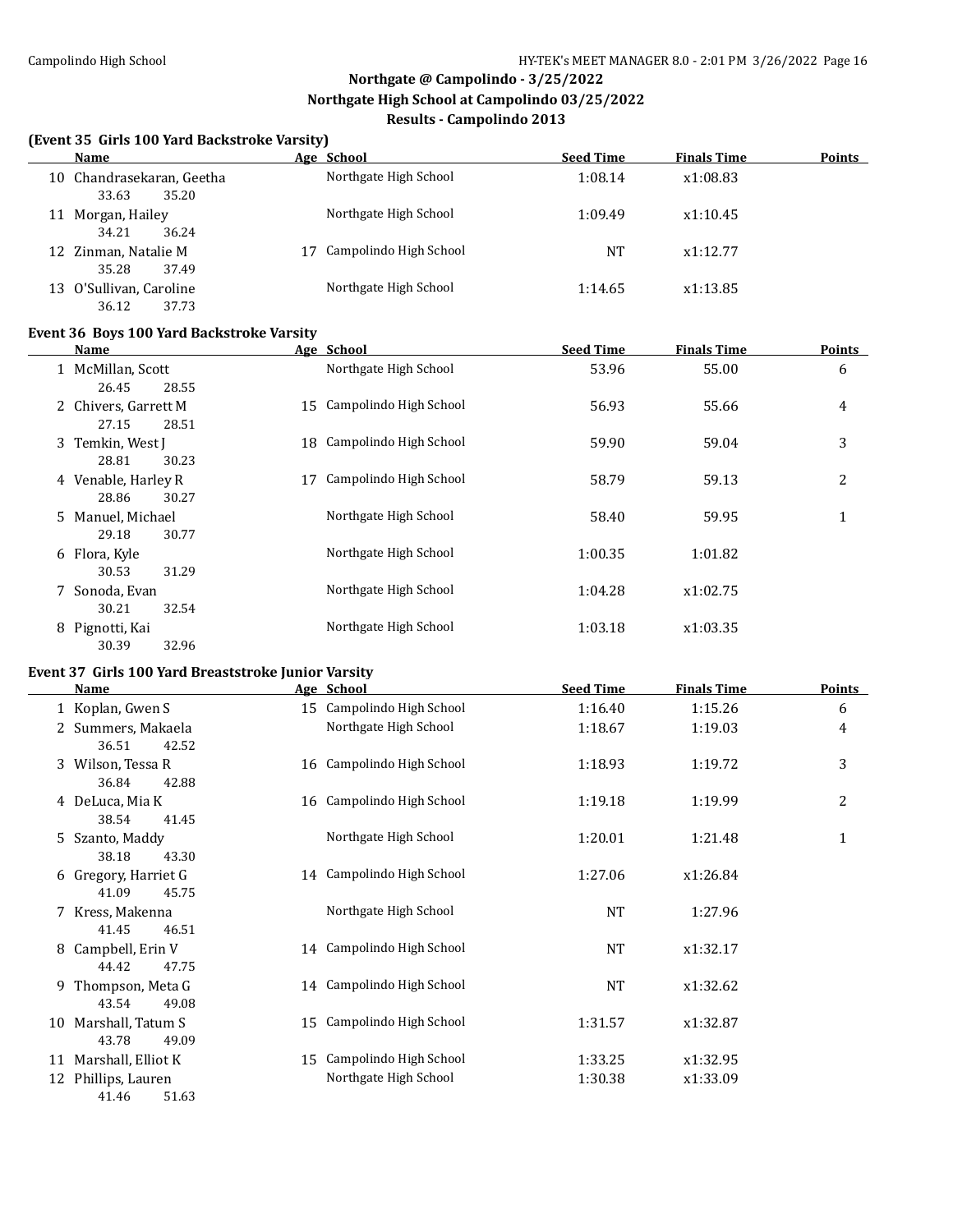# **Northgate @ Campolindo - 3/25/2022 Northgate High School at Campolindo 03/25/2022**

|    |                                                       | <b>Results - Campolindo 2013</b> |                  |                    |                |
|----|-------------------------------------------------------|----------------------------------|------------------|--------------------|----------------|
|    | (Event 37 Girls 100 Yard Breaststroke Junior Varsity) |                                  |                  |                    |                |
|    | <b>Name</b>                                           | Age School                       | <b>Seed Time</b> | <b>Finals Time</b> | <b>Points</b>  |
|    | 13 Kalpakjian, Ella R<br>44.73<br>50.43               | 14 Campolindo High School        | 1:35.38          | x1:35.16           |                |
|    | 14 Lathers, Lilli J                                   | 14 Campolindo High School        | 1:59.01          | x1:47.54           |                |
|    | Event 38 Boys 100 Yard Breaststroke Junior Varsity    |                                  |                  |                    |                |
|    | Name                                                  | Age School                       | <b>Seed Time</b> | <b>Finals Time</b> | <b>Points</b>  |
|    | 1 Taylor, Ethan L<br>31.87<br>35.74                   | 14 Campolindo High School        | 1:08.53          | 1:07.61            | 6              |
|    | 2 Montero, Joaquin E<br>33.11<br>37.92                | 15 Campolindo High School        | <b>NT</b>        | 1:11.03            | $\overline{4}$ |
|    | 3 Connolly, Jack<br>32.71<br>41.02                    | Northgate High School            | 1:11.11          | 1:13.73            | 2.50           |
|    | 4 Louie, Cole<br>34.66<br>39.14                       | Northgate High School            | 1:13.49          | 1:13.80            | 2.50           |
|    | 5 Park, Eugene K<br>35.53<br>39.97                    | 16 Campolindo High School        | 1:15.76          | 1:15.50            | $\mathbf{1}$   |
|    | 6 Kim, Sean G<br>36.29<br>40.32                       | 16 Campolindo High School        | 1:17.77          | x1:16.61           |                |
|    | 7 Yu, Chang<br>37.24<br>42.57                         | 14 Campolindo High School        | 1:20.06          | x1:19.81           |                |
|    | 8 Liu, Preston                                        | 15 Campolindo High School        | 1:07.50          | x1:22.08           |                |
| 9. | Pahnke, Max D<br>38.85<br>44.31                       | 14 Campolindo High School        | NT               | x1:23.16           |                |
|    | 10 Wexelman, Shane L<br>42.84<br>50.60                | 15 Campolindo High School        | 1:46.25          | x1:33.44           |                |

### **Event 39 Girls 100 Yard Breaststroke Varsity**

| <u>Name</u>    |                                                                                                                                                                                                                                                                                                                                                                                                                                         |                        | <b>Seed Time</b>                                                                                                                                                                                                                                                                    | <b>Finals Time</b>                                                                   | <b>Points</b>                                                                              |
|----------------|-----------------------------------------------------------------------------------------------------------------------------------------------------------------------------------------------------------------------------------------------------------------------------------------------------------------------------------------------------------------------------------------------------------------------------------------|------------------------|-------------------------------------------------------------------------------------------------------------------------------------------------------------------------------------------------------------------------------------------------------------------------------------|--------------------------------------------------------------------------------------|--------------------------------------------------------------------------------------------|
|                |                                                                                                                                                                                                                                                                                                                                                                                                                                         |                        | 1:11.00                                                                                                                                                                                                                                                                             | 1:08.91                                                                              | 6                                                                                          |
|                | 17                                                                                                                                                                                                                                                                                                                                                                                                                                      | Campolindo High School | 1:12.35                                                                                                                                                                                                                                                                             | 1:13.17                                                                              | 4                                                                                          |
| 34.44<br>38.73 |                                                                                                                                                                                                                                                                                                                                                                                                                                         |                        |                                                                                                                                                                                                                                                                                     |                                                                                      |                                                                                            |
|                |                                                                                                                                                                                                                                                                                                                                                                                                                                         | Northgate High School  | 1:09.67                                                                                                                                                                                                                                                                             | 1:13.33                                                                              | 3                                                                                          |
| 34.56<br>38.77 |                                                                                                                                                                                                                                                                                                                                                                                                                                         |                        |                                                                                                                                                                                                                                                                                     |                                                                                      |                                                                                            |
|                |                                                                                                                                                                                                                                                                                                                                                                                                                                         |                        | 1:12.55                                                                                                                                                                                                                                                                             | 1:13.44                                                                              | $\overline{2}$                                                                             |
|                |                                                                                                                                                                                                                                                                                                                                                                                                                                         |                        |                                                                                                                                                                                                                                                                                     |                                                                                      |                                                                                            |
|                |                                                                                                                                                                                                                                                                                                                                                                                                                                         |                        |                                                                                                                                                                                                                                                                                     |                                                                                      | $\mathbf{1}$                                                                               |
|                |                                                                                                                                                                                                                                                                                                                                                                                                                                         |                        |                                                                                                                                                                                                                                                                                     |                                                                                      |                                                                                            |
|                |                                                                                                                                                                                                                                                                                                                                                                                                                                         |                        |                                                                                                                                                                                                                                                                                     |                                                                                      |                                                                                            |
|                |                                                                                                                                                                                                                                                                                                                                                                                                                                         |                        |                                                                                                                                                                                                                                                                                     |                                                                                      |                                                                                            |
|                |                                                                                                                                                                                                                                                                                                                                                                                                                                         |                        |                                                                                                                                                                                                                                                                                     |                                                                                      |                                                                                            |
|                |                                                                                                                                                                                                                                                                                                                                                                                                                                         |                        |                                                                                                                                                                                                                                                                                     |                                                                                      |                                                                                            |
|                |                                                                                                                                                                                                                                                                                                                                                                                                                                         |                        |                                                                                                                                                                                                                                                                                     |                                                                                      |                                                                                            |
|                |                                                                                                                                                                                                                                                                                                                                                                                                                                         |                        |                                                                                                                                                                                                                                                                                     |                                                                                      |                                                                                            |
|                |                                                                                                                                                                                                                                                                                                                                                                                                                                         |                        |                                                                                                                                                                                                                                                                                     |                                                                                      |                                                                                            |
|                |                                                                                                                                                                                                                                                                                                                                                                                                                                         |                        |                                                                                                                                                                                                                                                                                     |                                                                                      |                                                                                            |
|                |                                                                                                                                                                                                                                                                                                                                                                                                                                         |                        |                                                                                                                                                                                                                                                                                     |                                                                                      |                                                                                            |
|                |                                                                                                                                                                                                                                                                                                                                                                                                                                         |                        |                                                                                                                                                                                                                                                                                     |                                                                                      |                                                                                            |
|                |                                                                                                                                                                                                                                                                                                                                                                                                                                         |                        |                                                                                                                                                                                                                                                                                     |                                                                                      |                                                                                            |
|                |                                                                                                                                                                                                                                                                                                                                                                                                                                         |                        |                                                                                                                                                                                                                                                                                     |                                                                                      |                                                                                            |
|                | 1 Barck, Emilia I<br>2 Hawkins, Maggie E<br>3 Chekurova, Vlada<br>4 Shane, Emma R<br>34.79<br>38.65<br>5 Welsh, Sydney<br>39.10<br>35.44<br>Weise, Sophia<br>6<br>34.91<br>40.97<br>Bustamante, Emma C<br>35.94<br>40.41<br>Gubser, Marlena R<br>8<br>35.78<br>41.43<br>Rasmussen, Reagan<br>9<br>36.07<br>41.38<br>Mitchell, Elizabeth<br>10<br>36.29<br>41.47<br>Dendinger, Anna R<br>11<br>Resnick, Ashley A<br>12<br>38.35<br>43.98 | 17<br>17<br>17         | Age School<br>15 Campolindo High School<br>14 Campolindo High School<br>Northgate High School<br>Northgate High School<br>Campolindo High School<br>16 Campolindo High School<br>Northgate High School<br>Northgate High School<br>Campolindo High School<br>Campolindo High School | 1:11.27<br>1:11.36<br>1:14.84<br>1:16.38<br>1:15.52<br>1:15.71<br>1:16.99<br>1:21.81 | 1:14.54<br>1:15.88<br>x1:16.35<br>x1:17.21<br>x1:17.45<br>x1:17.76<br>x1:18.05<br>x1:22.33 |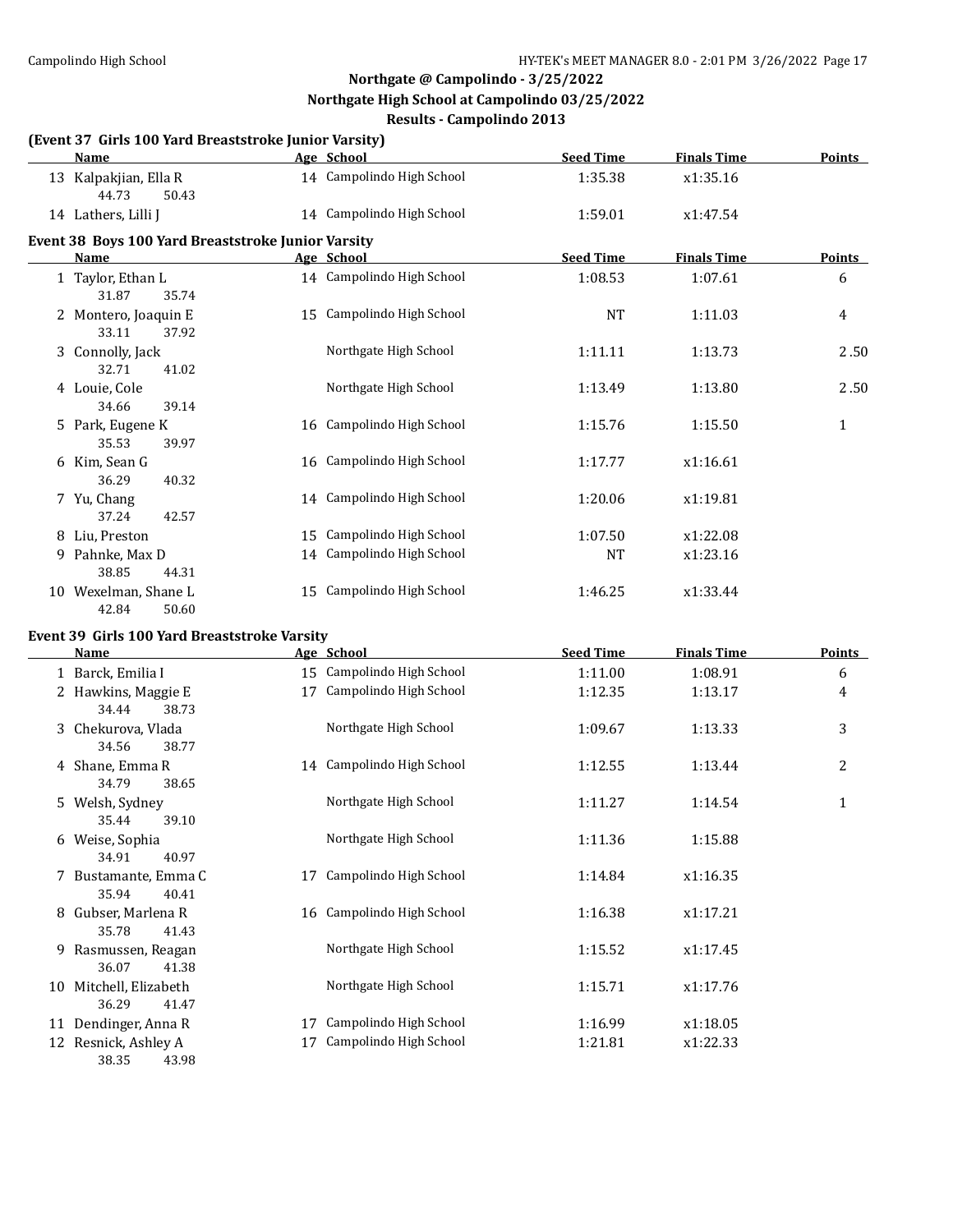#### **Event 40 Boys 100 Yard Breaststroke Varsity**

| Name                                 |    | Age School                | <b>Seed Time</b> | <b>Finals Time</b> | <b>Points</b> |
|--------------------------------------|----|---------------------------|------------------|--------------------|---------------|
| 1 Levy, Nate A<br>31.26<br>28.81     |    | 16 Campolindo High School | NT               | 1:00.07            | 6             |
| 2 Mohrland, Jacob<br>33.17<br>29.36  |    | Northgate High School     | 58.42            | 1:02.53            | 4             |
| 3 Ohare, Hayden R                    | 15 | Campolindo High School    | 1:03.45          | 1:03.24            | 3             |
| 4 Lewis, Daniel<br>34.09<br>30.82    |    | Northgate High School     | 1:04.08          | 1:04.91            | 2             |
| 5 Manuel, Marcus<br>31.03<br>34.30   |    | Northgate High School     | 1:03.76          | 1:05.33            | $\mathbf 1$   |
| 6 Velek, Evan J<br>31.38<br>35.84    |    | 16 Campolindo High School | 1:06.56          | 1:07.22            |               |
| 7 Thomas, Larwence<br>36.48<br>33.26 |    | Northgate High School     | 1:09.07          | x1:09.74           |               |
| 8 Golan, Dylan<br>32.42<br>37.80     |    | Northgate High School     | 1:10.02          | x1:10.22           |               |

### **Event 41 Girls 400 Yard Freestyle Relay Junior Varsity**

| Team                     |                          |       |                        | Relay                   |         |                       | <b>Seed Time</b>        | <b>Finals Time</b>      | <b>Points</b> |
|--------------------------|--------------------------|-------|------------------------|-------------------------|---------|-----------------------|-------------------------|-------------------------|---------------|
| 1 Campolindo High School |                          |       | B                      |                         |         |                       | 3:58.59                 | 3:58.06                 | 8             |
| 1) Frazier, Nikki L 14   |                          |       | 2) Frazier, Sammy G 14 |                         |         |                       | 3) Lederle, Sophie M 15 | 4) Lederle, Sammie A 15 |               |
| 29.74                    | 1:00.81                  | 28.15 | 59.37                  | 28.22                   | 59.51   | 27.96                 | 58.37                   |                         |               |
| 2 Campolindo High School |                          |       | A                      |                         |         |                       | 3:54.28                 | 4:03.91                 | 4             |
|                          | 1) Sullivan, Avery L 15  |       | 2) Lim, Mina N 15      |                         |         |                       | 3) Koplan, Gwen S 15    | 4) Balassi, Siena G 14  |               |
| 3 Campolindo High School |                          |       | C                      |                         |         |                       | 3:59.82                 | x4:06.14                |               |
|                          | 1) Menard, London P 15   |       |                        | 2) Mendiola, Jewel 0 14 |         |                       | 3) Benson, Hailey E 17  | 4) Castro, Allie T 15   |               |
| 31.03                    | 1:04.37                  | 27.53 | 59.65                  | 29.80                   | 1:03.65 | 27.77                 | 58.47                   |                         |               |
| 4 Northgate High School  |                          |       | A                      |                         |         |                       | 4:14.29                 | 4:13.54                 | 2             |
| 1) Pappas, Chloe         |                          |       | 2) Croy, Josie         |                         |         | 3) Weitl, Kaitlin     |                         | 4) Rattaro, Katelyn     |               |
| 29.38                    | 1:01.55                  | 30.16 | 1:05.61                | 30.50                   | 1:04.60 | 29.26                 | 1:01.78                 |                         |               |
| 5 Campolindo High School |                          |       | D                      |                         |         |                       | 4:19.83                 | x4:17.24                |               |
|                          | 1) McCarthy, Vivi C 15   |       |                        | 2) Zhang, Sydney A 17   |         | 3) Wilson, Tessa R 16 |                         | 4) Espiritu, Lena I 15  |               |
| 29.68                    | 1:02.86                  | 30.77 | 1:03.66                | 30.81                   | 1:05.17 | 31.27                 | 1:05.55                 |                         |               |
| 6 Northgate High School  |                          |       | B                      |                         |         |                       | 4:29.62                 | 4:26.37                 |               |
| 1) Wood, Mia             |                          |       | 2) Yasinac, Jessica    |                         |         |                       | 3) Bernstein, Emma      | 4) Wood, Elyse          |               |
| 31.49                    | 1:07.27                  | 31.71 | 1:07.61                | 29.54                   | 1:04.01 | 16.75                 | 1:07.48                 |                         |               |
| 7 Campolindo High School |                          |       | E                      |                         |         |                       | 4:30.05                 | x4:27.15                |               |
|                          | 1) Thompson, Olivia F 15 |       |                        | 2) Moses, Sarah J 14    |         | 3) Gafni, Grace C 15  |                         | 4) Krozek, Hazel H 16   |               |
| 33.09                    | 1:10.42                  | 29.70 | 1:04.46                | 30.93                   | 1:05.64 | 30.77                 | 1:06.63                 |                         |               |

### **Event 42 Boys 400 Yard Freestyle Relay Junior Varsity**

| Team |                          |                      |       |                     | Relay                     |         |       | <b>Seed Time</b>         | <b>Finals Time</b>       | Points |
|------|--------------------------|----------------------|-------|---------------------|---------------------------|---------|-------|--------------------------|--------------------------|--------|
|      | 1 Campolindo High School |                      |       | A                   |                           |         |       | 3:45.76                  | 3:44.25                  | 8      |
|      | 1) Bruno, Alex S 15      |                      |       |                     | 2) Cattell, Thatcher S 15 |         |       | 3) Campbell, Fraser L 16 | 4) Zhang, Bruce Y 15     |        |
|      | 2 Northgate High School  |                      |       | A                   |                           |         |       | 3:49.84                  | 3:49.82                  | 4      |
|      | 1) Acevedo, Dimitri      |                      |       | 2) Samuel, Zayne    |                           |         |       | 3) Louie, Cole           | 4) Griffin, Connor       |        |
|      | 27.86                    | 58.55                | 25.97 | 57.49               | 27.00                     | 59.11   | 25.63 | 54.67                    |                          |        |
|      | 3 Campolindo High School |                      |       | B                   |                           |         |       | 3:52.39                  | 4:02.48                  |        |
|      |                          | 1) Sheehan, Max J 16 |       | 2) Pahnke, Max D 14 |                           |         |       | 3) Bronson, Callen L 15  | 4) Vranesh, William J 16 |        |
|      | 28.89                    | 1:00.98              | 27.88 | 59.87               | 29.01                     | 1:00.73 | 29.39 | 1:00.90                  |                          |        |
|      | 4 Northgate High School  |                      |       | B                   |                           |         |       | <b>NT</b>                | 4:14.37                  |        |
|      | 1) Compton, Jimmy        |                      |       | 2) Sheehy, Robert   |                           |         |       | 3) Bremhorst, Jakeob     | 4) Puente, Owen          |        |
|      | 29.23                    | 1:03.45              | 28.85 | 1:01.08             | 30.33                     | 1:04.15 | 30.68 | 1:05.69                  |                          |        |